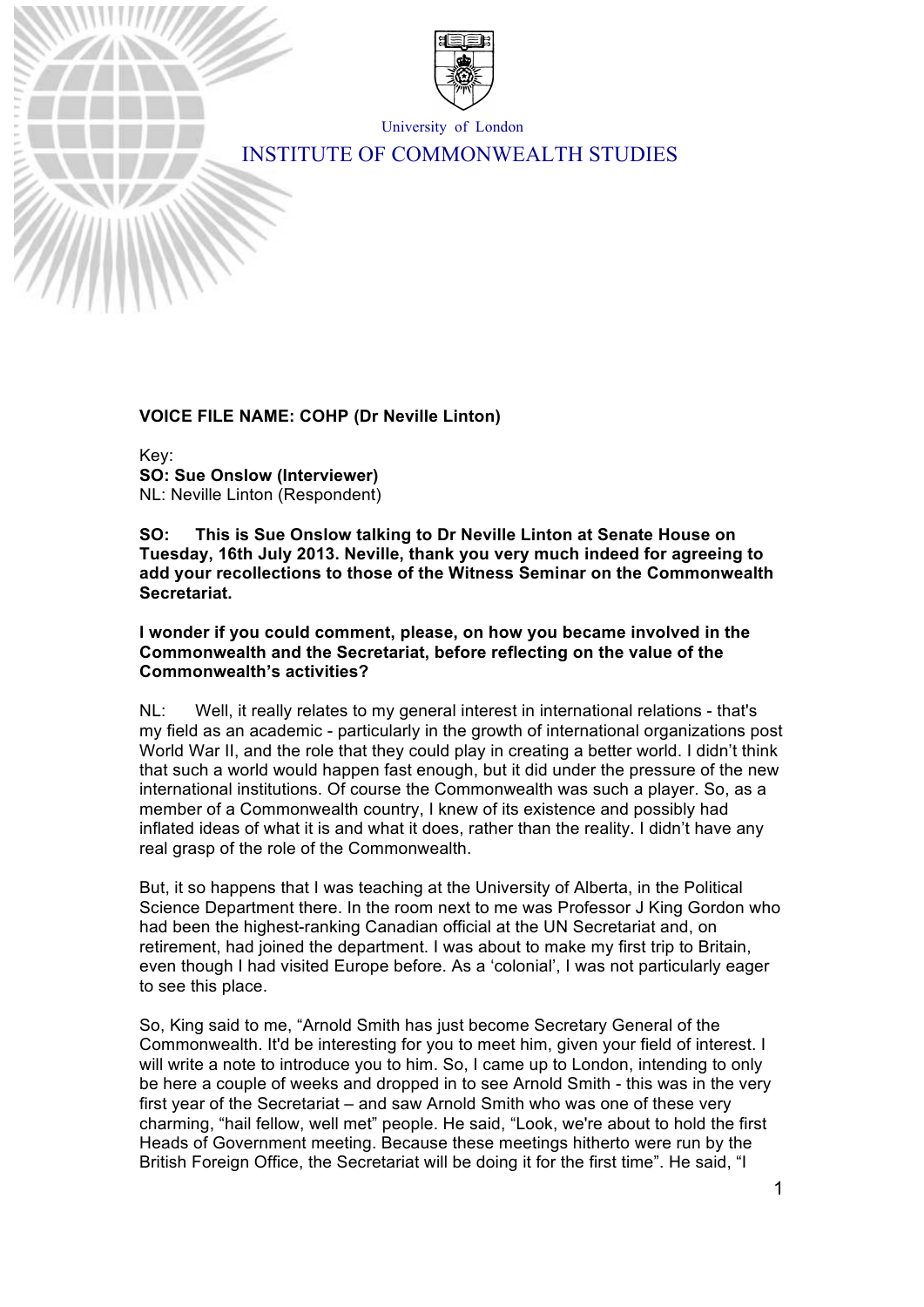have very little staff". He says, "Why don't you stay and work with us on this? It'd be interesting for you." He quickly convinced me.

I went to find a flat. (This has to do with racism in Britain. It's really not about the Commonwealth. It's about a black trying to find a flat.) Anyhow, I got a place to live and I joined the Secretariat temporarily for that summer.

# **SO: What was your position?**

NL: They created some title that I don't remember. Emeka Anyaoku and I were the only professional/diplomatic staff in International Affairs (IAD), a section lead by a senior Brit from the Foreign Office. The staff for the Secretariat generally was very thin. Of course, the majority of senior staff at that stage was British.

# **SO: So, the Head of IAD was Tom Aston?**

NL: Yes. That was where I first met Emeka Anyaoku and also Patsy Robertson who was in the Information Division. So, I was working with Emeka really and, of course, Tom. You know, I had to do a lot of stuff from scratch because I hadn't a practical diplomatic background. It was a very busy and interesting time because what was being discussed there was Rhodesia. This was the meeting where there was the big battle at that heads meeting was over Rhodesia. I well remember that there was a normal lunch break. The time of the break ended and the Heads were coming back, except the African Heads were not there.

I remember the sight of Harold Wilson walking up and down with his pipe, fuming because he'd never been kept waiting before, I suppose, and this had never happened at a Heads of Government meeting. What was occurring was that the African leaders were caucusing, as was the practice at the UN. Commonwealth practice so far had not included such caucusing and lobby tactics. However, the Africans simply were acting in a manner they were familiar with and needed to consult over this crucial matter. It meant they came back as a group, and were insistent on a change of British policy on Rhodesia.

I worked through to the end of the summer, and that experience perked my interest in Secretariat. But I didn't actually follow it up. From Alberta I went back to the Caribbean, to the Graduate Institute of International Relations that had been set up there by the Swiss as a branch of the Geneva Institute, and worked there for a few years.

During that time, my links with Emeka continued and I would see him any time he came to Trinidad and Tobago. In the course of time, Sonny Ramphal had become Secretary General. I had been aware of Sonny as a senior prefect at my school. After finishing school a group of us young men, interested in the development of the country, organized a discussion group to debate the politics and the way forward. We invited Ramphal to be our Speaker at our first dinner, because he was a star in the government as far as we were concerned. This was in the last phase before independence.

Post independence, despite its small size, Guyana had a profile at the Non-Aligned meetings (NAM), not just because of Forbes Burnham who was quite an excellent speaker, but also because of the influence of his Foreign Minister, Sonny Ramphal. The Non-Aligned Movement eventually decided to also have foreign ministers meetings. Guyana offered to host the first such meeting. Burnham offered to host the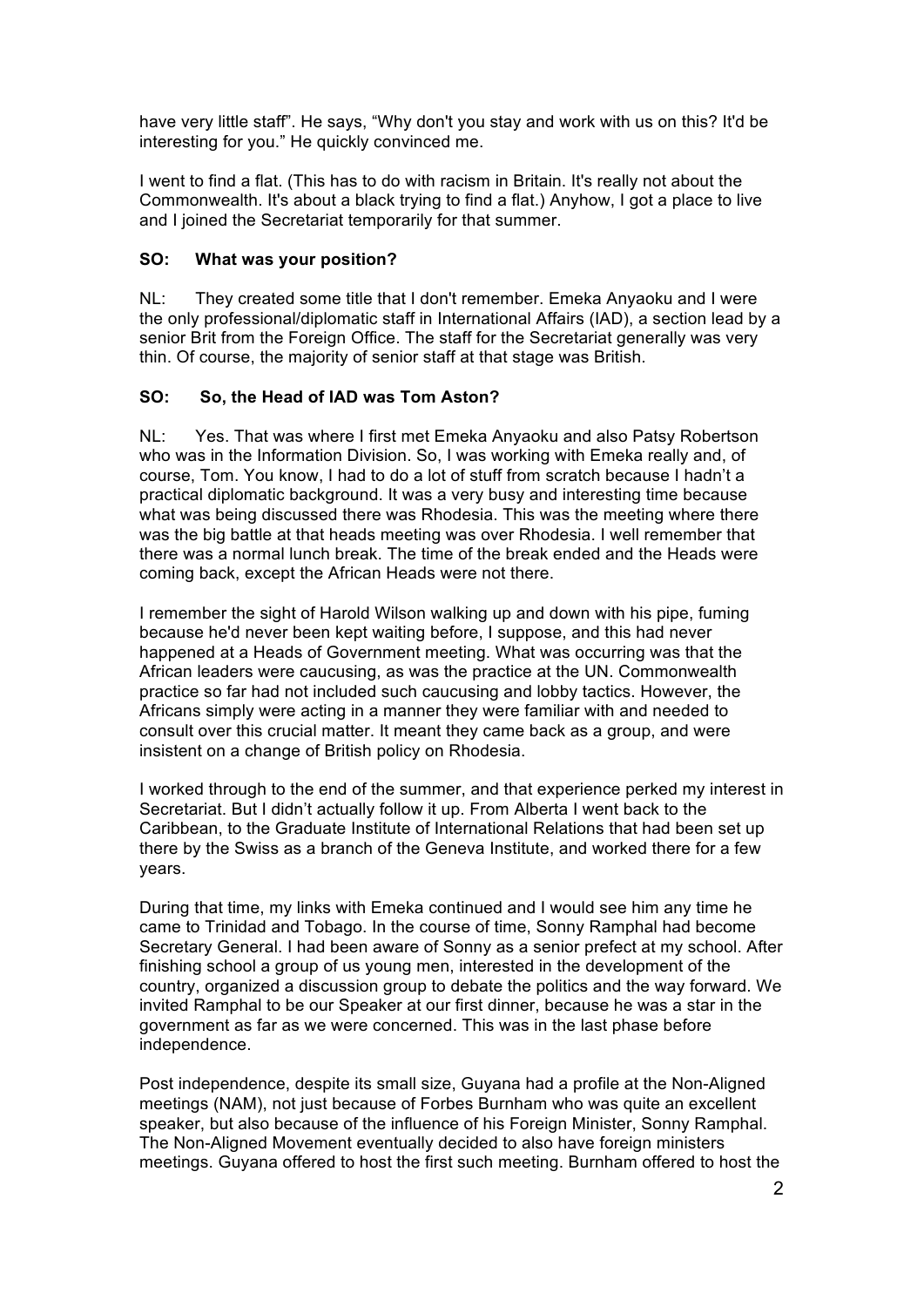first one. This was really quite an enormous thing for them to do. Guyana wasn't quite as poor as it is now, but it was very poor. It certainly had never held an international conference of that level or scale before. It didn't have the accommodation. There was one hotel that might have been called a first class hotel at international level and that would have had a couple of suitable suites. Some 30 odd states could be attending. They had to import a fleet of cars for the occasion.

So Guyana was hosting the first meeting of NAM Foreign Ministers. As host country, it provided the Secretariat for such a meeting. Given its resources it needed to supplement the needed staff for such a conference. In that connection it appointed two advisors - one political, one economic. I was appointed political advisor and also another person from the University of the West Indies, a well-known international economist, Alister McIntyre was invited to be the Economic Adviser. So, I went down to that meeting.

So both Sonny and Emeka could know of my interest in international organisation work. I didn't want to be an academic. While I went and studied international issues at a post-graduate level, I was not intending to do a doctorate. I was hoping to work in the Foreign Service of the Federation of the West Indies, which was about to become independent. The country that I was from didn't want to join the Federation initially, because it had this leftist, Marxist government of Cheddi Jagan. They didn't like what had developed and so they were not members of the Federation. So, when the Foreign Service of the Federation was being created, I really didn't have a chance.

The graduate school that I went to is a leading graduate school for diplomacy and international relations in the United States.

# **SO: The Fletcher School of Law and Diplomacy?**

NL: Exactly. The interim Federal government of the Federation sent two of its top people to Fletcher to arrange for the training of people for their diplomatic service. So, the Dean says, "Oh, we have a chap here". They said, "yes" and then realized who the chap was. From there, they said, "Thanks a lot, but no." *[Laughter].* They were not interested in me because Guyana was not a member of the Federation.

In 1983 I got a call from Emeka "There's a post here at the Secretariat. We've gone through everyone, shortlisted everyone and we're still not satisfied and we remembered you had an interest. So, if you are available, could you come up and be interviewed?" I came up and I was interviewed by the usual board which included the then Head of PAD, Hugh Craft, and they took me on. When I went to Human Resources, the head said to me, 'Well, you are a first because we have noticed that the Guyanese don't tend to get appointed." Ramphal was scrupulous in not privileging his own countrymen.

# **SO: You joined in the Secretariat in the year of the New Delhi CHOGM?**

NL: That was a valuable introduction to the job.

# **SO: What was your impression of that CHOGM meeting?**

NL: It was an introduction to a set of Commonwealth Heads who were politically active because non-alignment and South-south issues then were very prominent in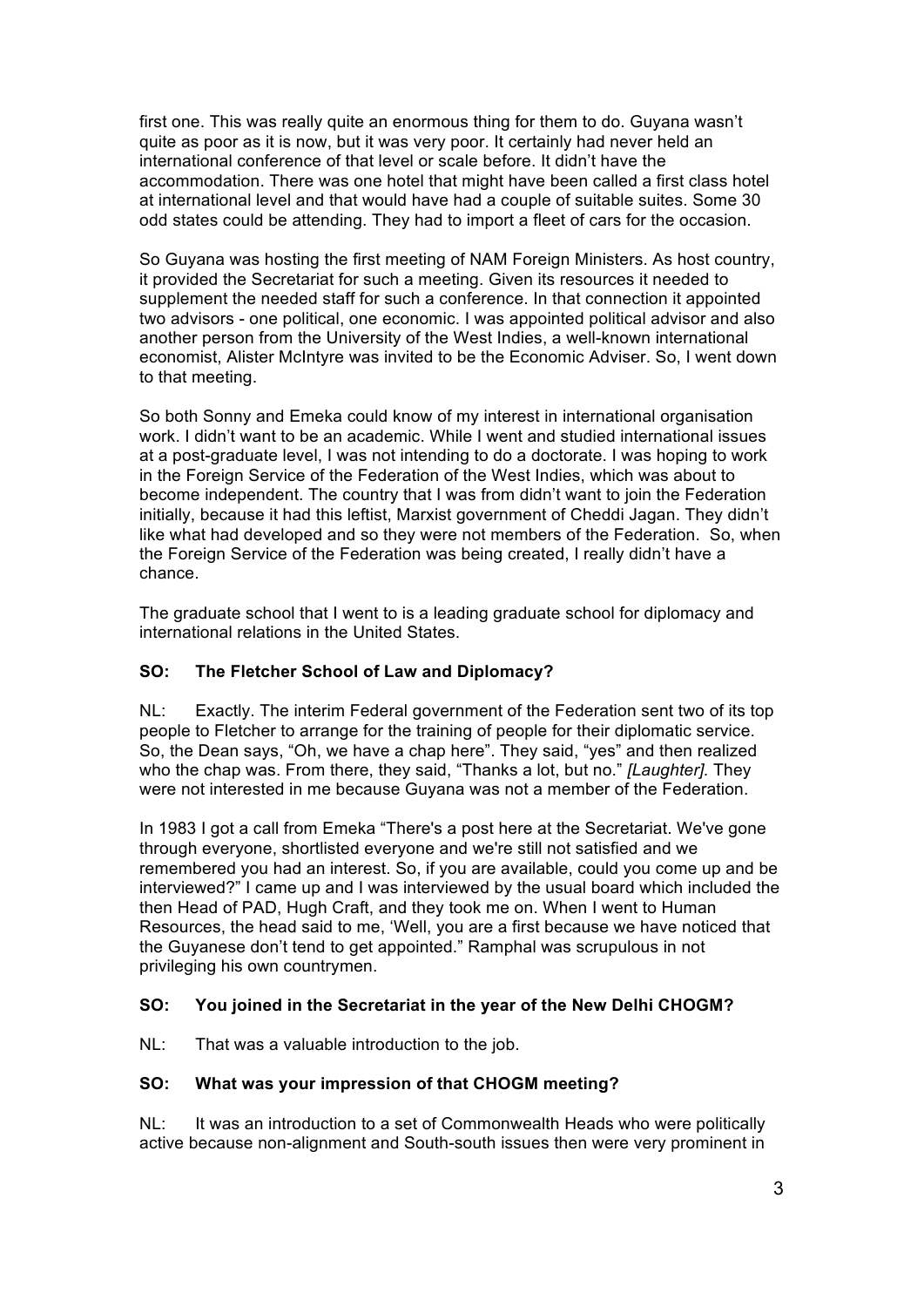their foreign policies. It was the height of the Grenada crisis. In fact, it had happened the month that I left Trinidad to come up here.

# **SO: In the October of 1983?**

NL: Yes. So, the Grenada issue was on the agenda. The Caribbean states were very concerned about the implications re: the security of small states - even though some had colluded with the Americans - they raised the question of what objectively could be done in the international system to protect them. That concern was not necessarily that big states should not be invited to help, but how can they be best helped if they get into security situations. This concerned both political and economic security. Some had objected to the way in which America intervened. That's how small states got on the agenda. Subsequently the small states project developed to include environmental and economic issues.

# **SO: There were Caribbean leaders who had effectively solicited American intervention, Eugenia Charles being one of them.**

NL: The majority did because they were all small islands; some were very, very small, and felt vulnerable. As you know regionally, there are two levels. There's the micro-association in the Caribbean and then there's the bigger CARICOM which includes everyone. All the micro-states were certainly concerned if something like the overthrow of the Maurice Bishop government could happen in Grenada, it could happen to any micro-state. They'd be looking for help. The UK had not indicated any readiness for serious intervention. In fact, it was the prime minister of the regional country that most people associated with links to the UK, Barbados, who told the Grenadian Governor General "Don't depend on British intervention. It's not going to happen." So, Barbados advised turning to America for assistance, knowing that the US thought of the Caribbean as 'being' in its own backyard.

# **SO: From your particular standpoint as a Caribbean national, what was your perception of Cuba at the time?**

NL: My perception of Cuba was that it was an openly Marxist state. It was a problem for regional governments. But, it had an attractive and dynamic leader who was playing a significant and, for the Third World, a useful role on the world stage. It's an openly Marxist state and it meant that where there were socialist parties, whether Marxist or not, they had links with Cuba.

In the particular case of Guyana: I remember Cheddi Jagan as head of an openly Marxist party, the PPP, but who was also a trade union leader, marching ahead of big demonstrations through the streets. Prominently displayed in the front line would be posters with pictures of Marx, Stalin and Lenin. Communist literature was freely distributed. In Jamaica an openly Marxist party existed, but it was never anywhere near power.

If you've had a colony with a colonial education in a part of the world that's created, you're not colonies that were colonized by a foreign power. You're not an old people colonized by a foreign power. We are created societies. The whole North American and Caribbean region is New World Societies. So the societies in their culture are fundamentally at core British, French, Spanish, or Dutch. The original cultures did not survive with significant strength. Most of that was driven out, particularly that of the Africans. Their languages were attacked as a means of control and other cultural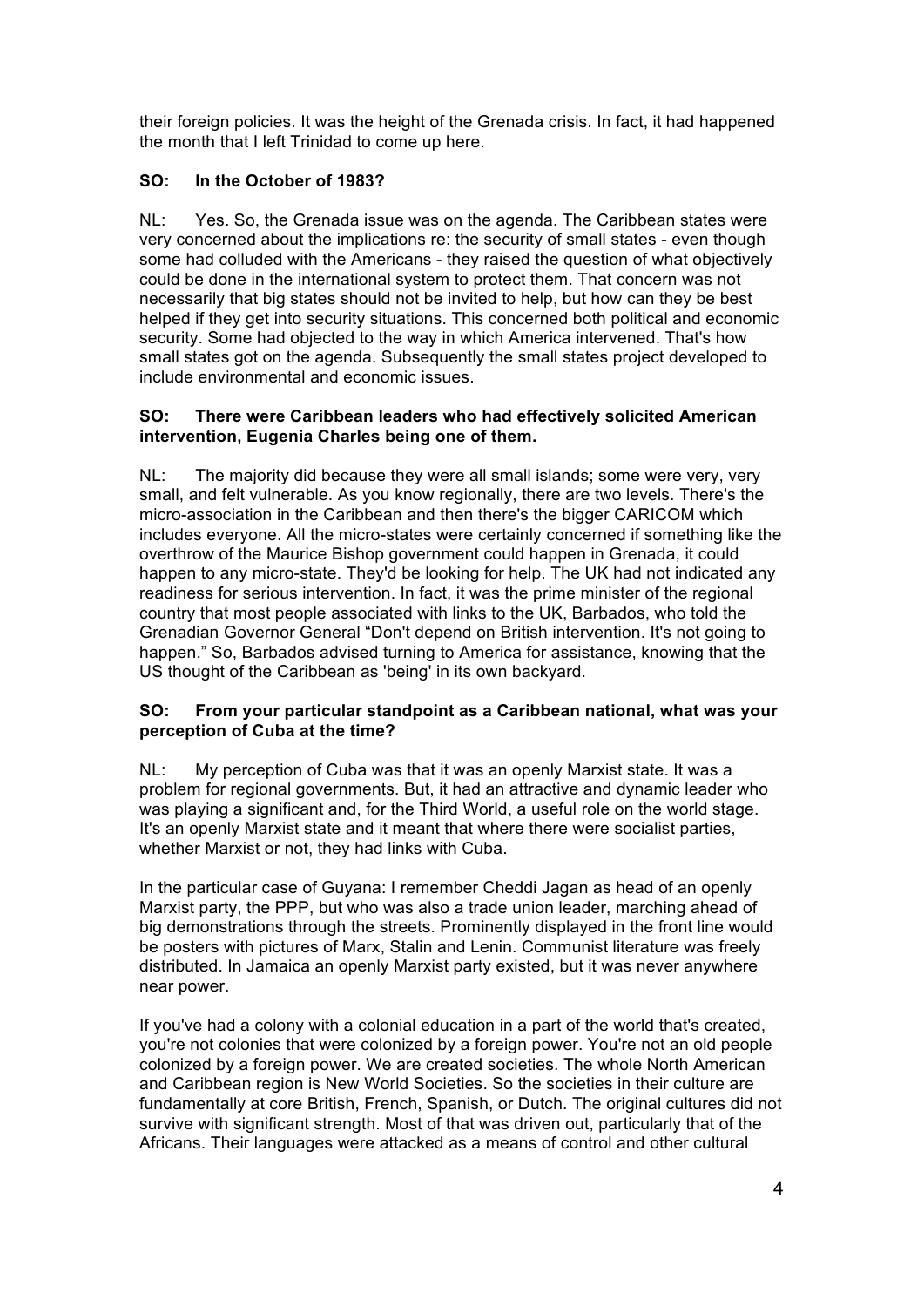practices (such as religion). It was when the Indians came as indentured labour – not slaves – that they were allowed to preserve much of their culture.

So there was no natural love of country. Your independence developed as a modern concept; that you should be independent as a place. It isn't rooted in an old society that had been conquered by another. So, in that sense, the New World is different from the rest. (The American Black Power movement highlighted the whole questions of 'roots' and re-ignited desires to relate and understand African culture.)

So, as New World colonies, we grew up believing in what you're educated in. So, socialism and all of that? That's a very uphill task. There's never been any strong socialism in the Commonwealth Caribbean. This reflection's very interesting in that respect. In contrast, in the French speaking Caribbean, there was even a Marxist head of government – a reflection of the strength of the Communist party in France. I remember being back in the Caribbean and at this institute teaching, going up and down the Caribbean was a great exposure because we had all tended to live in our own inherited imperial cocoons. (The English, French, Spanish and Dutch speaking people tended to mix very little.) To some extent, it's really a nonsense because I used to say this when I go out; people are not looking at themselves. We are each carrying the prejudices of our imperial inheritance. So, we have attitudes to the French that are really British attitudes that we've inherited; or the Dutch have their attitudes too, you know. All of that around the place; so, we don't want to particularly visit Martinique because it's French *[laughter].* In those days if they were going any place it was straight north.

#### **SO: You are describing these mental political maps as the remaining imprints of the colonizer?**

NL: In fact I grew up in Guyana and later I went to Trinidad. My passport is now Trinidad. In Guyana it was also the thing about 'development'. I hear such nonsense. I have a simple statement to tell people, "Nobody has a colony to develop the colony. The colony is managed in the interest of the imperial country." So, you take Guyana. The various imperials came and took hold. It was not an island that you could get a hold that easily and the interior is very difficult. So, nobody is trying to get inside. The working reality of Guyana is a strip along the coast; not a very deep strip either. Everybody in there is looking out. That's my point. They're not looking in. For one thing, the future of that place - and it has many possibilities and it can be great It will do it, it is so rich - is inside. Up until now it hasn't been touched significantly, save for mineral extraction.

But they're certainly not learning either Dutch or Spanish, you know. I went to school and of two foreign languages taught one was Latin; if you were in Trinidad, it was Greek. And the other was French. In fact it's striking what independence does. I remember well that with independence the curriculum was changed throughout the whole region. They created their own certificate and made it more germane. The curriculum at the few elite schools, created initially for the white population and the imperial colonial civil service that moved out up and down the empire, in the Caribbean were linked into the English grammar school system. Grammar school education was provided initially by churches, and later by governments, in the mode of the UK schools. The curriculum was the same, the exams were on the same syllabus and date, and papers were sent to the UK for marking. So you had to wait months to get your results!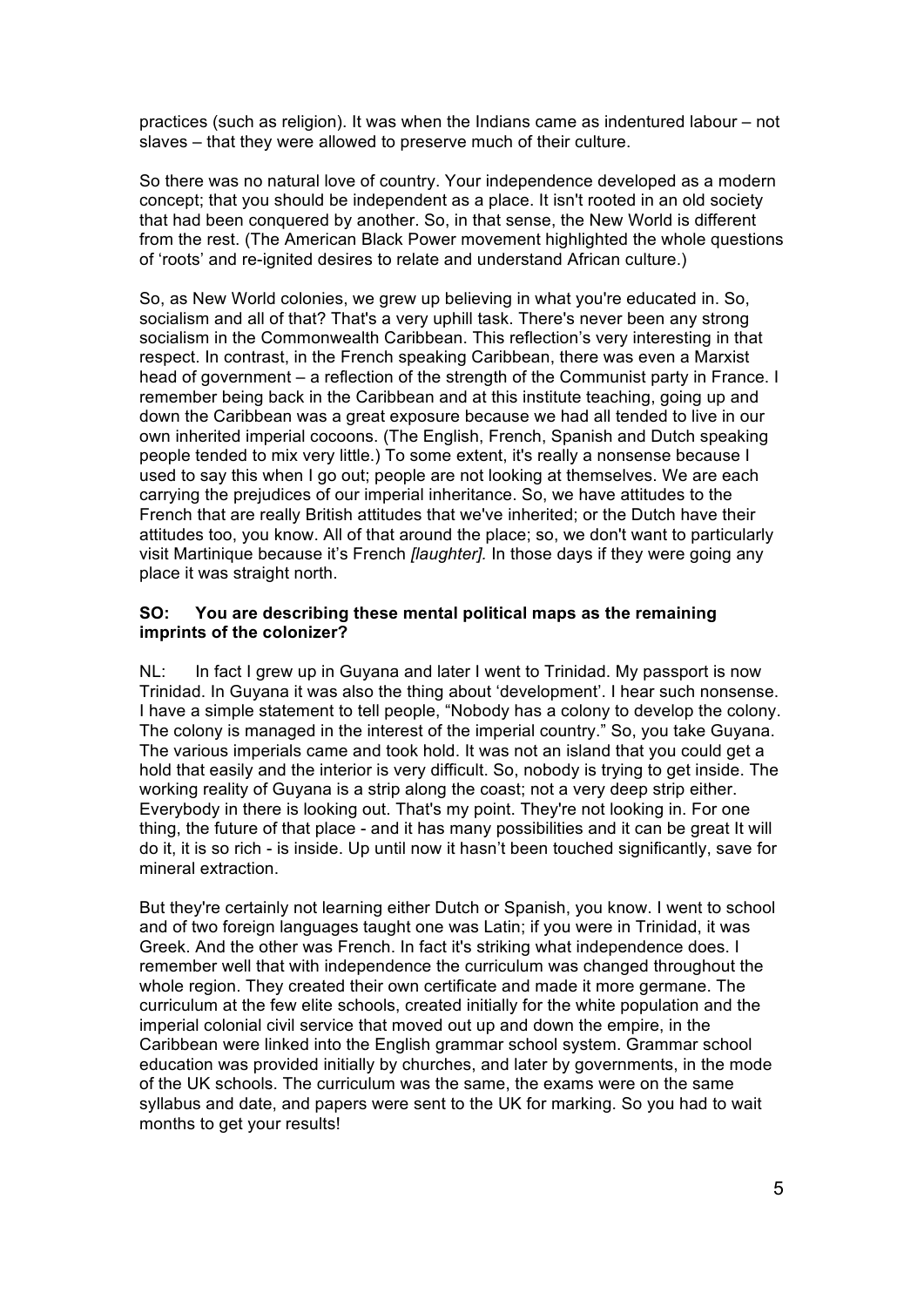On my first trip to the Caribbean region, I was an academic doing various things. I go to Martinique and I land at the airport at Martinique and I am shocked because it's an airport unlike any airport in the Caribbean, because Martinique is France. It's a *departement* and it has all of the associated facilities. So, it's a decent airport. Then I drive on a decent road going into the city. I ask what building is that? It is a school with facilities not in most of the independent Caribbean. They had decent hospitals and schools and structures and so on that I do not see anywhere in the independent territories of the West Indies. There's this genuine part of France there. In the hotel, in the morning when I look into the papers, that day's papers of Paris are there, flown in overnight on Air France. So, this is stressing how we are all in our image of the mother country, and with their belief structure. The reason I got on this is within that belief structure and how you do politics. All of those other territories, unlike the British territories, are multi-party and government often is a coalition. In the case of Martinique and Guadeloupe, the Communist Party existed with a strength which would not have happened in any of the existing territories.

### **SO: Neville, in your experience, how far did the Non-Aligned Movement enable you to alter your political geography and your mental political maps?**

NL: The Non-Aligned Movement was a great contribution in that respect. But it wasn't just the Non-Aligned Movement. It would be that in Africa you had leaders of a standard which Africa today is not in sniffing distance of having save, oddly enough, for leaders such as President Kagame of Rwanda. It wasn't the one or two: there were a number. So, you had people who had ideas and whom one could respect. Those leaders happened to be in the Commonwealth at that stage.

#### **SO: Did you have a sense then, in 1983, of rival international organizations? You talked about the Non-Aligned Movement being a great enabler of multiidentities, the contact it provided with extraordinary charismatic, intellectually focused leaders and, of course, major liberation leaders. How far did the Commonwealth strengthen the Caribbean in the international system, or was that the purpose of the Non-Aligned Movement?**

NL: The purpose of the NAM was certainly not to enable the Caribbean to do anything. The NAM was used to heighten the influence and capacity of its member states, and it could do this better than the Commonwealth. During the Cold War, the leaders of the NAM had a profile and an influence that obviously today they do not have.

It was the NAM which kicked Ramphal into the job here, because all of those states would have voted for him and would have been part of the push. There is the importance of the particular link between Forbes Burnham and Ramphal. Ramphal was the only Foreign Minister in the Caribbean on who was allowed to fly to international meetings in the Caribbean. In other Caribbean countries, the office of Prime Minister was possessive about being the 'face' of foreign policy. For example, when you thought of foreign policy in Jamaica, you thought of Michael Manley, not his foreign minister. So Ramphal was unusual among island countries in being an international face. It allowed him to gain prominence and exposure, which served him well. Hence he had NAM heads behind him in his bid for the secretary general position. He had done a terrific job to run such a conference under challenging circumstances.

A key outcome of that NAM Foreign Ministers' conference was the decision to research and develop the possibilities of South/South trade and cooperation.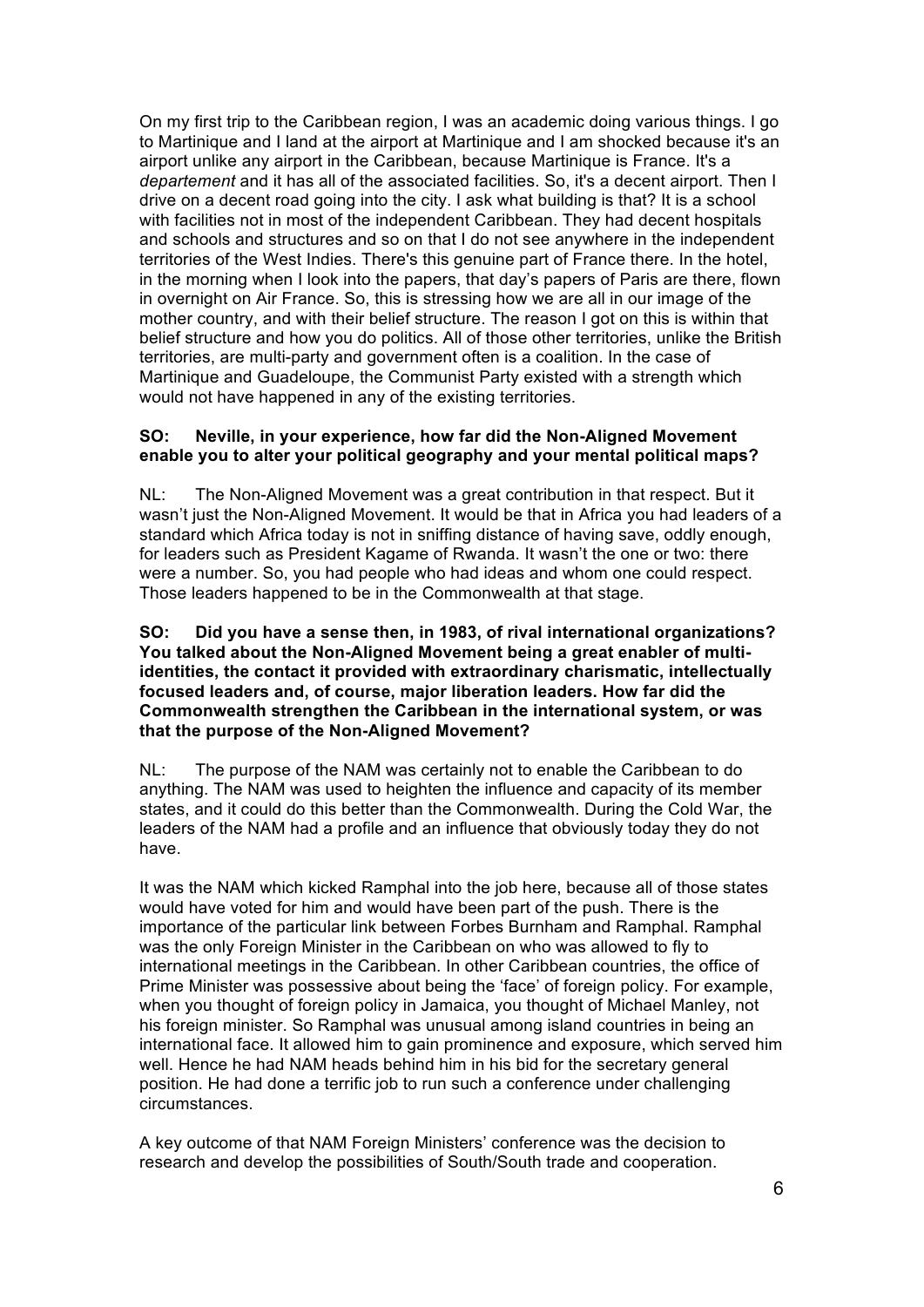Subsequently, the first meeting to discuss this project cooperation was held in Guyana, and Alister and I went down for that. Subsequently, a secretariat was created. In terms of what subsequently would get me to be interested with the Commonwealth, it was that exposure to working with Ramphal. He was just a great person to work for and work with.

# **SO: Neville, at the time what was the standing in people's minds of the Non-Aligned Movement versus the Commonwealth as a global sub-system?**

NL: If you picked up a newspaper at the time and you go through it, you'll not see references about the Commonwealth. The Non-Aligned Movement was certainly in the news. After all, what in all even fairness could the Commonwealth be in the news that the Guyana journalists might be interested in? The same would be true of a Canadian newspaper. There wasn't any day-to-day news coverage on the Commonwealth. It's in the news at the time about the Heads of Government meeting and then it disappears from the news. It goes even deeper than that. What are the problems? Until the Commonwealth is genuinely of interest to either the prime minister or the foreign ministry of those states, it's not there. They remember it before Heads of Government meetings.

You don't have staff who are following the Commonwealth from meeting to meeting in the Foreign Ministry, in contrast to the staff following what the US, and Venezuela is going. In the days when there was Non-Aligned, there certainly was a couple of people following the Non-Aligned Movement all the time. There's nobody following the Commonwealth in the Foreign Ministry of Tobago and Trinidad, or Barbados. This is really the nature of the Commonwealth: it is sectional. Hence topics and issues will be going to separate responsible ministries. In the UK, there is an FCO officer supposedly following the Commonwealth, but they would also be responsible for other matters.

# **SO: Therefore, that's a reflection not simply of small foreign ministries and small bureaucracies. It's a question of political interest?**

NL: Yes. Exactly. A suggestion of what the Commonwealth's role is and what it does. Technical assistance is the one thing they all will get at least out of the Commonwealth. Although CFTC funding was small scale, it had a record of being good.

# **SO: When you came to join the Secretariat, did you feel that you were taking a step down in joining this small organization?**

NL: No, no, no. I had been an academic. I had always wanted to work in international relations. This is an opportunity to work in international relations.

# **SO: But in terms of hierarchies, you have indicated the Non-Aligned Movement was streets ahead?**

NL: The Non-Aligned Movement at that stage, even then, centred on the summit of the Heads. It was initially no big secretariat. Subsequently, the one that was created for practical purposes was the South/South. But these meetings developed or tried to look at ways and studies on how do you develop South-South trade. It's now happening, and in a way in which people are getting worried about it, because it involves a giant economy like China. *[Laughter].*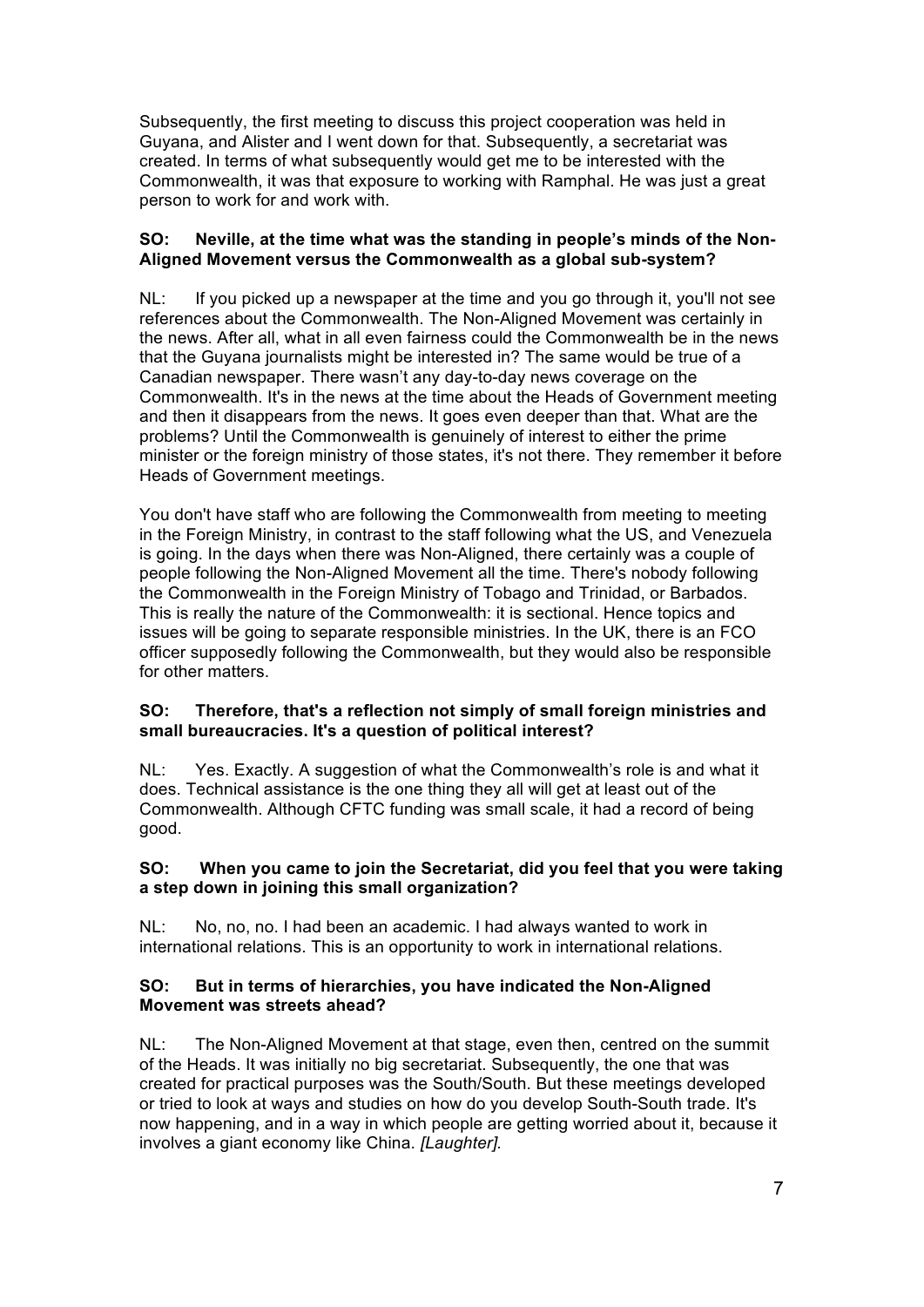# **SO: China, and other 'Emerging Actors.'** *[Laughter].* **Yes.**

NL: But these were the beginning of studies to see how these countries could trade with each other, not North-South. North-South is drainage and South-South can be a more creative development.

### **SO: So this was a symbiotic relationship, enhancing national development? Therefore Sonny Ramphal became Secretary General, having been an important, prominent Foreign Minister in the Non-Aligned Movement, came into the Commonwealth Secretariat with ideas that have had their original genesis in the Non-Aligned Movement?**

NL: Yes. That's why he had all of these special studies that they decided, brought in groups of people to do things, and do papers and so on which were very important at the time.

### **SO: Did Sonny have a particular officer that was following the Non-Aligned Movement Heads of Government meetings at the Secretariat?**

NL: Yes. One of his assistants in his office would have followed these issues, as Ramphal was on every major topical international commission. (This was the time when international commissions were fashionable to look at issues which governments and other international institutions were not addressing. Because of the Cold War, other major international issues were not being dealt with, such as climate change). The various topics included South-South trade and disarmament.

### **SO: But, did Sonny Ramphal go on attending Non-Aligned Movement meetings as an observer in any way, after he became Secretary General? He had senior diplomatic status, even if he wasn't a formal head of government.**

NL: No, no, he couldn't. He was enacting his own role now. Then he created a role of his own. He was the only person who was invited to be a member of every one of those international commissions that were the big thing of those days. Every one! One reason he was on was because of any commission that he's on, he offers ideas and suggestions and he's very happy to help you draft all the final declarations; meetings always like people who are ready to do the draft. That is part of the technique of Ramphal; not eat you up with ideas, but he'd be ready to have someone of his staff who was with him to throw out the draft of what is needed.

### **SO: When you witnessed the Commonwealth Heads of Government meeting of 1983, what were your impressions of Ramphal's management of the controversy of Grenada?**

NL: I can't remember the details but it didn't require anything in particular; it was a fairly open thing time. For the first time, the small states were conscious that they were vulnerable to attack, in security terms. At that meeting the Commonwealth heads agreed that they should set up a group to study the problem of security for small states. That led to the first report on small states ever. Now, it seems that it might have happened in a different way, only on economics. The economics division had been thinking about the problem of small states but no major project had developed as yet.

So the heads had agreed in the communique that there should be a report and they were largely thinking political. Vishnu Persaud came in with a very strong stance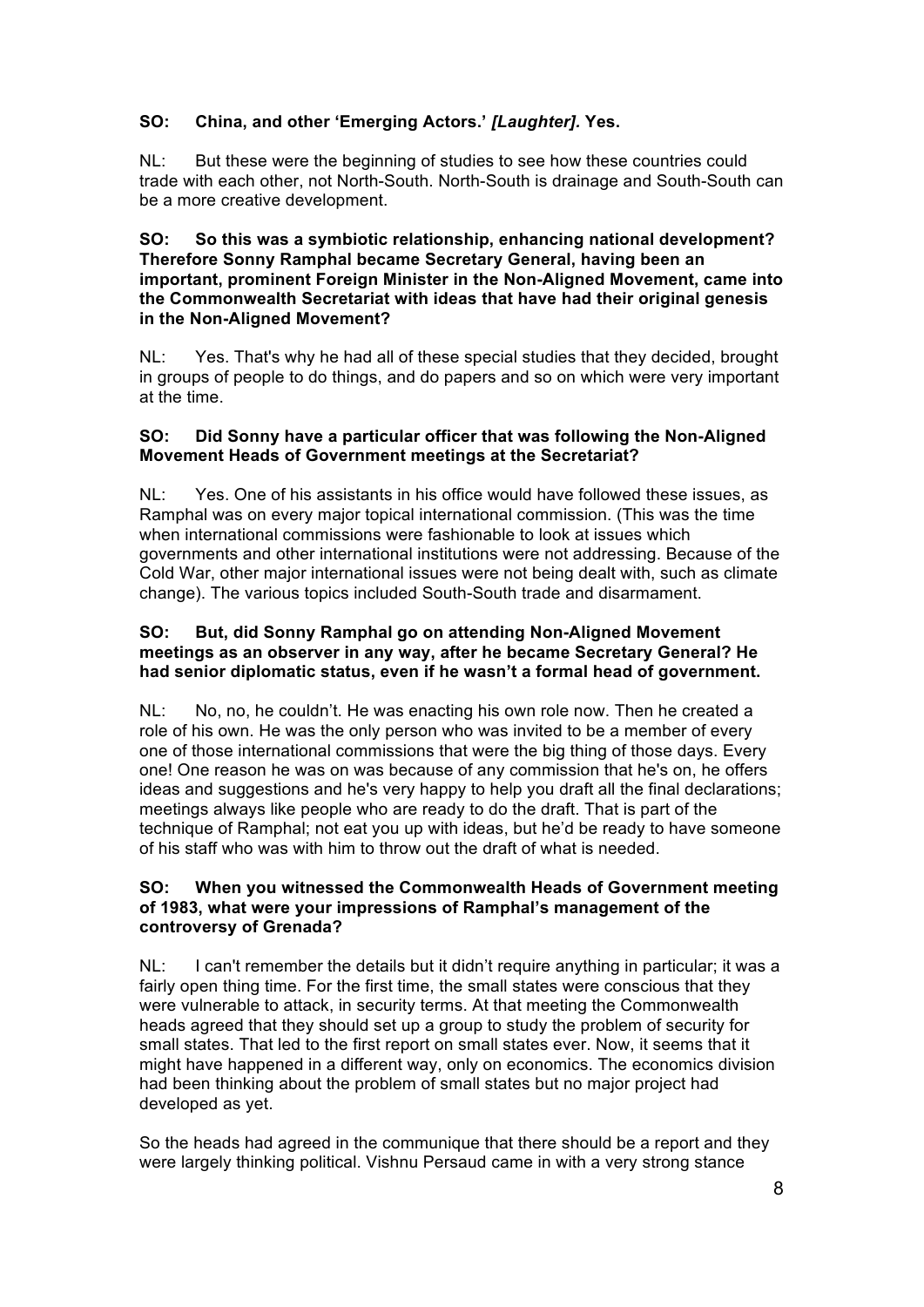saying there should be economics; that this is the biggest part of the problem and the economics should be there. So, IAD had the overall management of the report, and EAD was wholly responsible for the economic aspect. In fact I had overall coordinating responsibility for the report, and I integrated EAD and other commissioned work. The issue of the security of small states was subsequently picked up by the UN, and became part of their routine work. They then went on to create the small states section but that was later. It remained part of the work of Economics (EAD), but not in any formal sense; the work remained *ad hoc*. The environmental aspect of small states' security gradually grew within this work. However, there's no question as to where the genesis of small states as a problem was looked at. The UN had made no attempt. There was no attention to small states before the Commonwealth Report on small states.

### **SO: How long did this report take to compile? What were your sources?**

NL: We had to have it ready for the next Heads of Government meeting.

### **SO: So by 1985, in time for the Nassau CHOGM?**

 $NI: Yes$ 

### **SO: What were your sources of research? To what extent were you soliciting opinion from bureaucracies of small states? What intellectual ideas did you tap into?**

NL: Since small states had not been an issue before this, there was nothing to tap into. IAD and EAD each had to do their own original research. As I said, I wrote significant parts, particularly to do with their international organization. We asked and again there's a link to Guyana – someone who had been doing had some experience of this who was a member of the Foreign Service of Guyana, when Ramphal was Foreign Minister – a chap called Lloyd Searwar – to do one of the chapters. Lloyd had been doing some work and had some interesting ideas. So, he did one of the chapters and of course he used some study he'd been working on for Sonny.

Outside of that, he was a personality in his own way as a leading poet. He was crippled. I always remember that we had to get Lloyd up from Guyana in a wheelchair and in those days of course the planes were not as organized as now. But, to fly all the way down to New Zealand, that was at another Commonwealth meeting. Everything in the report was written either by PAD or EAD, except for this one chapter by Searwar.

But, we did the report and that launched it at the Nassau meeting. As a result of the report, the Heads decided to put some money on the development of small states. Soon after that there was an attempted coup in Seychelles. Seychelles might only have asked the UN Secretariat before for help, but now that there was a consciousness of small state security, Seychelles came to the Secretariat and said – after it had survived this particular coup, (it was scotched in 48 hours, with the help of India) –that it wanted to do something about protecting isolated island states like itself and how easily it could be captured. It wanted to get a resolution in the UN dealing with the security of small states. They asked for help in looking at the problem and then drafting a resolution.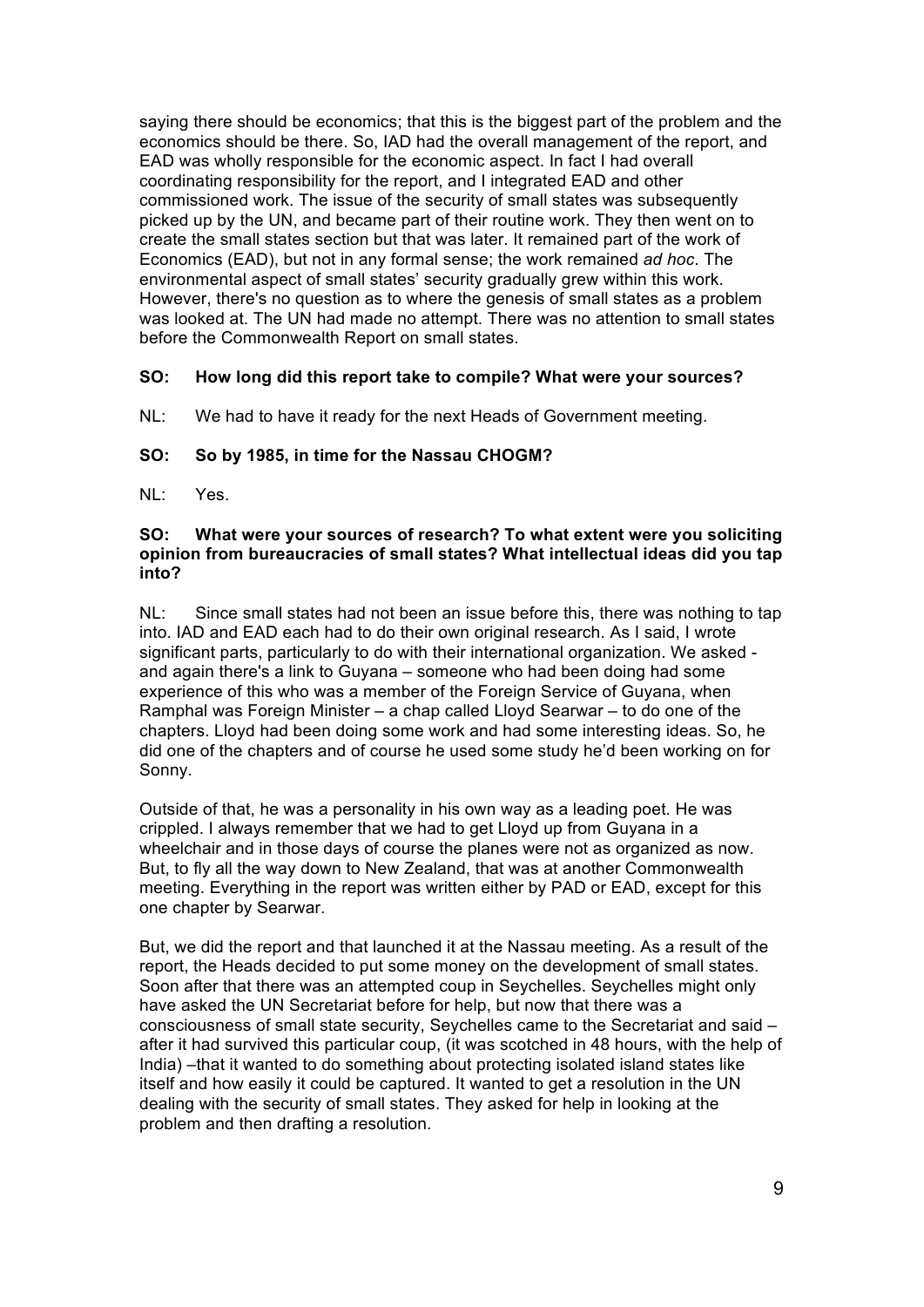So, I was sent down to the Seychelles. I was there for about a month helping the Seychelles put together the proposal they would put to the UN. (I helped the Foreign Ministry with their drafting, which would then be sent to their Ambassador in New York. He would then return suggested amendments, which would be incorporated. It was a lengthy process.) It was all these things that led eventually to the UN having its own section looking at all the problems of the security of small states.

# **SO: Neville, how far do you think that this was a classic example of what the Commonwealth did and does best: in finding a technical expert at short notice to provide critical expertise?**

NL: This is why I started off where I did. I put my little story on that now here. The Namibia elections: the representative of the UN Secretary General there was Martti Ahtisaari who was Under Secretary for Development. I went down to make all the arrangements for the election observer mission. This was in the first flush of election observer missions: it was a significant new thing that states were not accustomed to. We always went in at the highest level, to see the head of government. In this case, Ahtisaari would be like the head of government. So, I went in to see Ahtisaari. I remember sitting down, speaking with him and telling him what we would like and how we would like to operate and seeking that he'd ensure support for us, and security for us.

In just that chat before – he was a very nice man, an experienced diplomat and so on – he said, "I have great respect for the Commonwealth's work in technical assistance. On a very small amount of money you do excellent work. At the UN I always looked at it" and he didn't quite say he was jealous, but he was saying that by comparison with what big organizations have to do, the Commonwealth was certainly delivering and punching with that. There was no need for him to tell me that. I'm not at the Secretary General level. I'm there purely on the political issue to do with the elections. He just offers that comment. It really struck me as someone that experienced saying something that he believed and he was telling me. He was not going to get any benefit out of it in any way. It was just as we were talking, and he was commenting on how he saw the Commonwealth.

# **SO: The Commonwealth had already started to elaborate the process of observing missions and election monitoring before Namibia. This wasn't the first exercise.**

NL: No, no. The election monitoring started with Malaysia.

# **SO: Yes. If I could just take you back to how election monitoring emerged in ?**

NL: What is different about election monitoring was that the Commonwealth states' heads undertook to have objective election monitoring in cases where there was questioning of the system. Before, no individual state did that. In the decolonization process, on a difficult case like Rhodesia/Zimbabwe, election monitoring was necessary, but this was purely on an *ad hoc* basis. There had not been a routine practice before. This was not just the Commonwealth, it was anywhere in the world as a part of the democratic election system. That was the point: to be sure of a free and fair election, that you should use international supervision. This is quite a thing for a state to accept.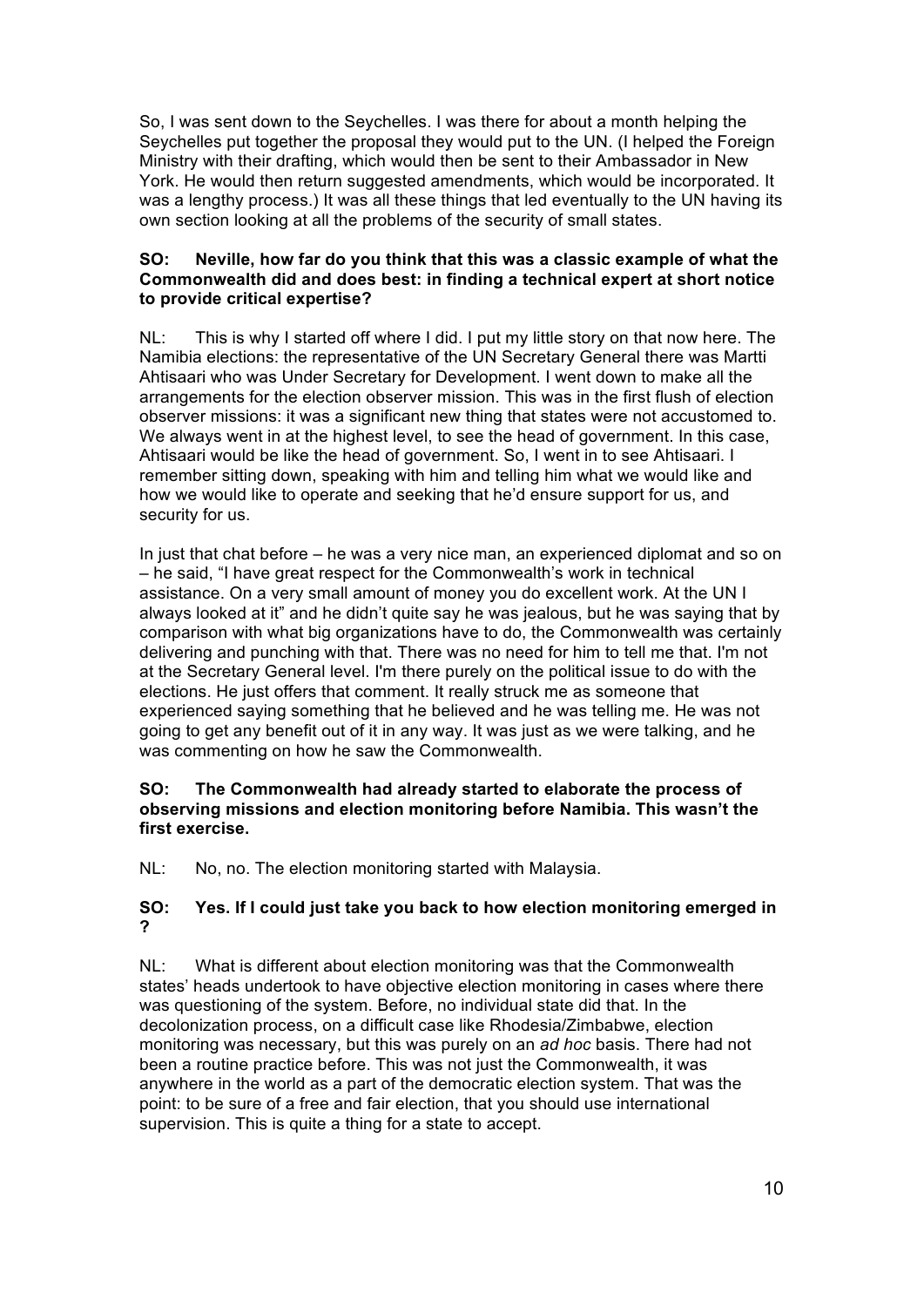# **SO: It certainly was, for an independent sovereign state to accept external verification of its democratic processes.**

NL: Yes, and that was the Malaysia Heads of Government meeting in 1989. A paper had been prepared by the Secretariat, distributed in the years before. Ramphal probably worked hard on it. This is the last thing he did before he left.

**SO: It's interesting that in terms of the genesis of election monitoring to look back at the Commonwealth's previous activity in this area. I've looked through the Commonwealth Secretariat documents of the latter part of 1979, just at the time of the Lancaster House negotiations were discussing the transition arrangements. The proposal that there should be independent Commonwealth observation of the election process came from Ramphal. He argued firmly this should not simply be devolved to the United Nations because of the importance of Rhodesia/ Zimbabwe's transition to internationally recognised independence after multi-party elections for the Commonwealth itself.** 

NL: Yes.

**SO: Then there was of course the attempt to replicate this in Uganda the following year which was much more problematic because of the four contesting parties and the continuing considerable violence.** 

NL: You see, all of those were at the beginning of states.

# **SO: Well, in Uganda it wasn't at the beginning of the state. Uganda had acquired its independence in 1962.**

NL: But what was the election that made them want to have independent observers? How did it arise that they should have this?

# **SO: Undoubtedly because this was Uganda's return to democracy, after the ousting of Amin.**

NL: I agree with all that. This is why I kept saying that election monitoring missions as a normal routine. You see, these were crisis situations: Zimbabwe/Rhodesia, and the phase after Idi Amin. But they had been one-offs. What happened in the meeting in Malaysia was that it was accepted that this would now be part of the routine practices of the Commonwealth.

# **SO: That the Commonwealth would lend its imprimatur to the process of elections?**

NL: Yes. This was not for every state, but in cases where the people are asking for it. It's not for every state for every election.

# **SO: Neville, as a concept then, how was it proposed at the Kuala Lumpur CHOGM meeting? Was it hotly contested? How much of a fight did it provoke?**

NL: This was the surprising thing. Stuart may know a bit more about it. But, it went through. Remember who was chairing that meeting - Mahathir. Because – and that's where Mahathir's story is important – they didn't think it could be a serious intrusion. They did not appreciate how thorough and intrusive process this would turn out to be. That's the fundamental problem. Mahathir in particular. Malaysia was about to have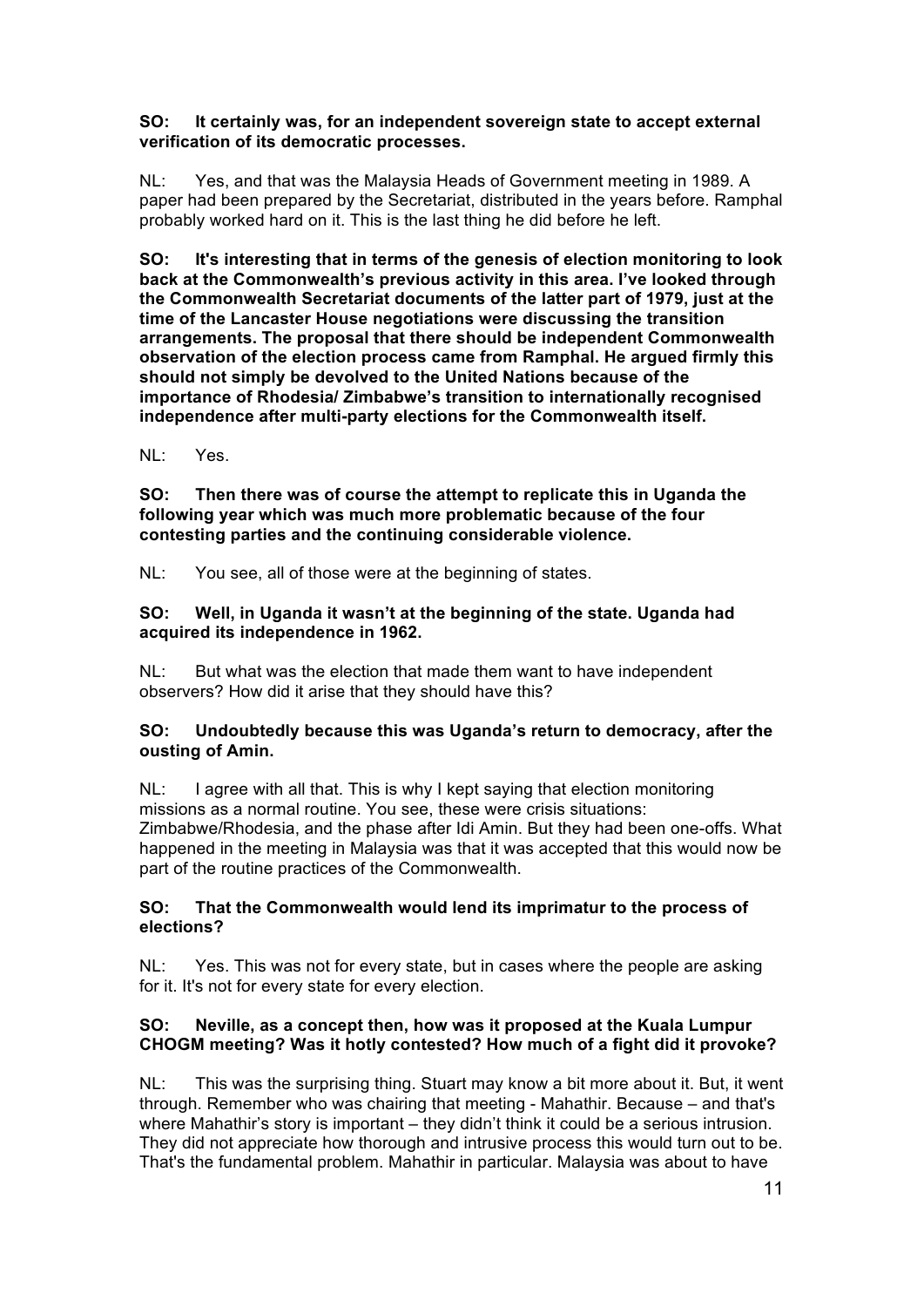an election, and in pushing through the resolution as Chair, he offered for Malaysia to be the first to have an observer group. Now, Mahathir famously at that stage used strong-arm tactics which, in a sense, were not necessary to secure success in the election.

This being the first, the DSG and I went out to discuss the arrangements with Malaysia. So, I tried to find out who were the principal parties, and other important media and pressure groups to let them know of our visit. I looked at the political scene, saw who were the leading actors, made contact with various people, saying we were coming and you should write and let us know if you would like us to see you about anything that could impact on the fairness of this election.

I discovered in the course of this that a group of prominent citizens had created a citizens' human rights group. They wrote me saying, "We hear that you are coming and we would like to see you". I looked into this group and found that it was the first such high level group on human rights that had happened in Malaysia. This is a collection of, in every sense, the great and the good in Malaysia. So, I got their details.

Now the preliminary is to go down to see their government about the arrangements. This occasion – well that became routine - was the very first one. So, at the very first one the representation in senior government would have to be at the highest level. So, the Deputy Secretary General (Sir Anthony Siaguru, of Papua New Guinea) and I went down to Kuala Lumpur for discussions with government on the modalities. We had an appointment to see Mahathir right off. When we enter Mahathir's aide comes out, and says, "Mahathir's ready to see you". But he says that I can't go. He says only the Deputy Secretary General gets in there. We said we are a team. He says, "No, it's only the Deputy Secretary General." Now, the whole thing was that somebody from International Affairs Division, which would be organizing the observer group, should be there with the Deputy Secretary General. (Because it was the first. We were developing our routines as we went along).

Anyhow Sir Anthony went in, had his chat and then they came out. The aide is now walking along with us. I have no idea what was said in there. But, the aide is walking along with us and the aide is saying, "From here you will go off to your hotel which has been organized and we have a timetable for your meetings. So, I stopped and said, "I'm sorry, I have the timetable of meetings." He said, "What?" I said, "This is an independent exercise and we have organized our meetings. In fact our first meeting is this afternoon." The guy stops in shock. He says, "What and who are you meeting?" I mentioned the name of the group. He says, "Stop here. I have to go back and see the President."

He goes back to Mahathir and Mahathir calls the Deputy Secretary General back in. Again, I'm not going in. They stay a while and then the Deputy Secretary General, Sir Anthony says, "Mahathir says that if we see that group this afternoon, that is the end of the election observing team. Malaysia will not agree to an election observer exercise". I said, "What?" He says, "Yes, if you see that group". I said, "We have to talk to the Secretary General. Let's go to the hotel". *[Laughter].*

So, we go to the hotel and call the Secretary General. We tell Emeka what is going on. Of course, he says, "This is a crisis and we can't have the whole enterprise which has just started grinding to a halt." This is the first and it is of course the first for Emeka who's just become Secretary General. So, Emeka says, "Alright, I'll speak to Mahathir." They had a long conversation, I gather, but at the end of that was a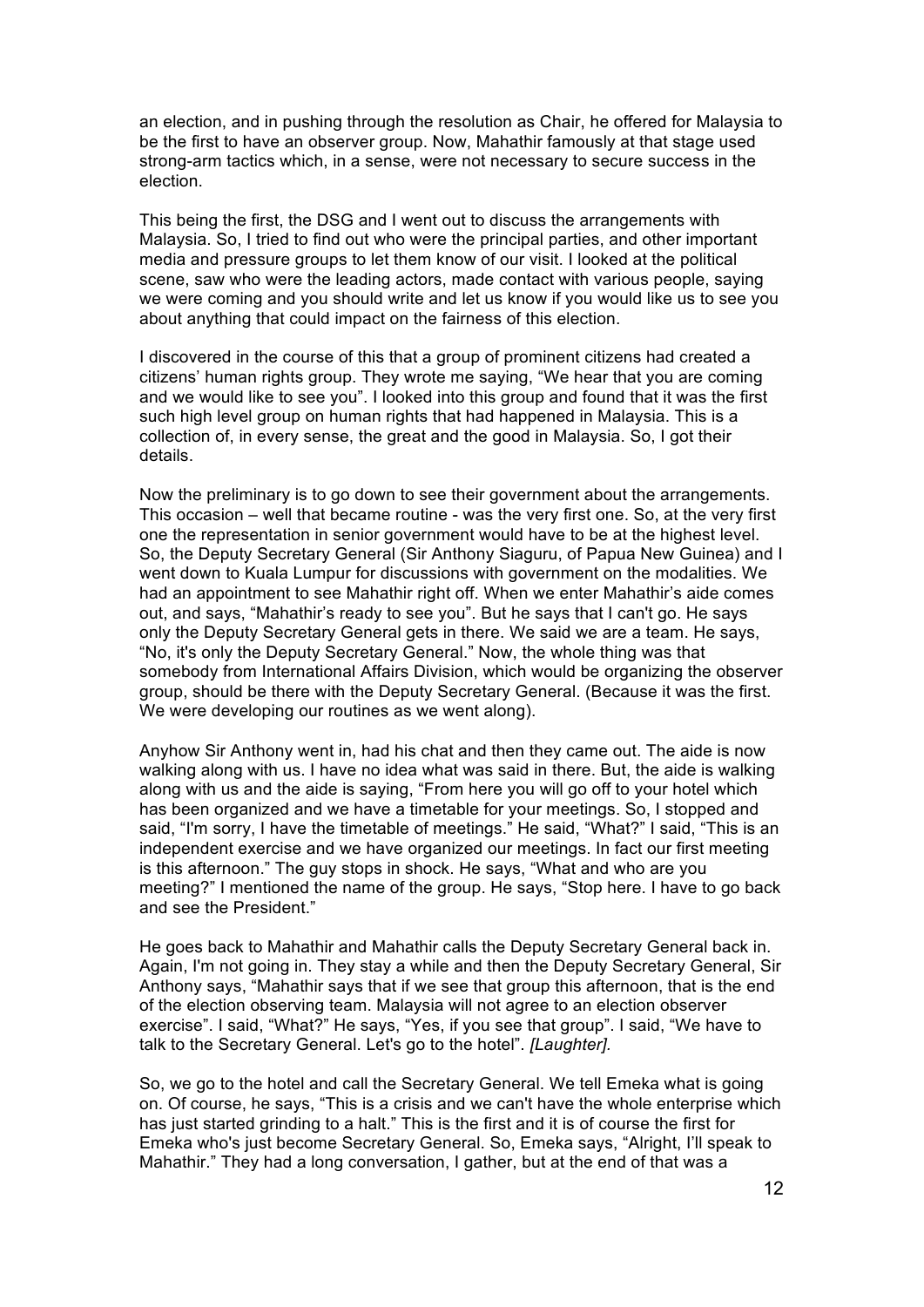compromise in which Mahathir said, "I'm calling it a compromise." What happened is that Emeka said we must not see that group here. "Mahathir says that the group is very partial and that there is another group of citizens of similar prestige who, even though you are not seeing the one group, that you should see." So, the Secretary-General was saying, "You should see the group mentioned by Mahathir before you leave, and get on with other appointments." So, now, all this had to be done very quickly because the original group was coming at about 6.00pm that evening. We saw Mahathir at eleven. Anyhow, so I'm discussing it with the Deputy Secretary General and I said, "Look, you must not be involved in it because you're the formal head of this thing." But, I said, "You should not be involved with these people coming. There's no way of turning them off." The room had been booked.

So, that evening I went downstairs to the saloon and there are all these people. I'm telling you, they were at the height of Malaysian society and distinguished people: former chief justices, a leading law professor and UN rapporteur, a former governor general, a commissioner of police; they also reflected the four major ethnic groups. They are sitting there and I have to go and tell them that we can't meet with them. It was really the most embarrassing moment that I've had *[laughter]* on this job. So, I went in there and I said, "Look, something's come up. We've had a problem with Mahathir and if we go ahead with this meeting today with you, he could stop the election observer process. So, I'm sorry, but we're caught. However, that is the situation at present." These people - it's quite a lot, about 10-12 of them - were very experienced and understanding, and they said, "We know Mahathir". I guess I was visibly upset and they said, "We know Mahathir and we can imagine his attitude." They said, "In fact, he now knows we are here. As we came in here we could identify his agents in the foyer", *[laughter]*. So, they said, "That's how it is". Subsequently, I personally met the law professor whom I had known personally.

The evening papers that night and all of the news channels said "Commonwealth threatening rights of Malaysia. There may not be any election with Malaysia defending its rights". Those were the headlines across all of the papers. *[Laughter].* It had been on the television as well. It had been instantly in the news, complete control. The headlines in the morning papers were about the creation of a group to defend the national rights of Malaysia.

After my abortive meeting with the first group, no doubt thereafter all our meetings were monitored by the Malaysian authorities because when the whole thing finished and we went back, we made a report and the election went ahead. But, it was quite clear what had happened. Malaysia had said I must not be a member of anything to do with this operation. So, the very first one which I very much wanted to be in charge of doing it… *[laughter].*

# **SO: There was a large cross against your name!**

NL: So, there is no question that they knew that I had gone then and met the group. The second day's newspaper had about the creation of a group to defend the human rights of Malaysia, and it was a group that matched person for person in rank the people who had been in that first group. It was another governor general, it was another person who had the highest Malaysian rank which is like your OM of which there are only eight, a limited number; the only tun, the governor general is usually a tun. This group had a tun. *[Laughter].* It matched ethnically as well; that there was Malaysian, and there was Indian and there was Chinese, which this first group had had. You had business, you had a woman. That first group was that, but that was a natural gathering; they had made their own mix. But, this other group matched all the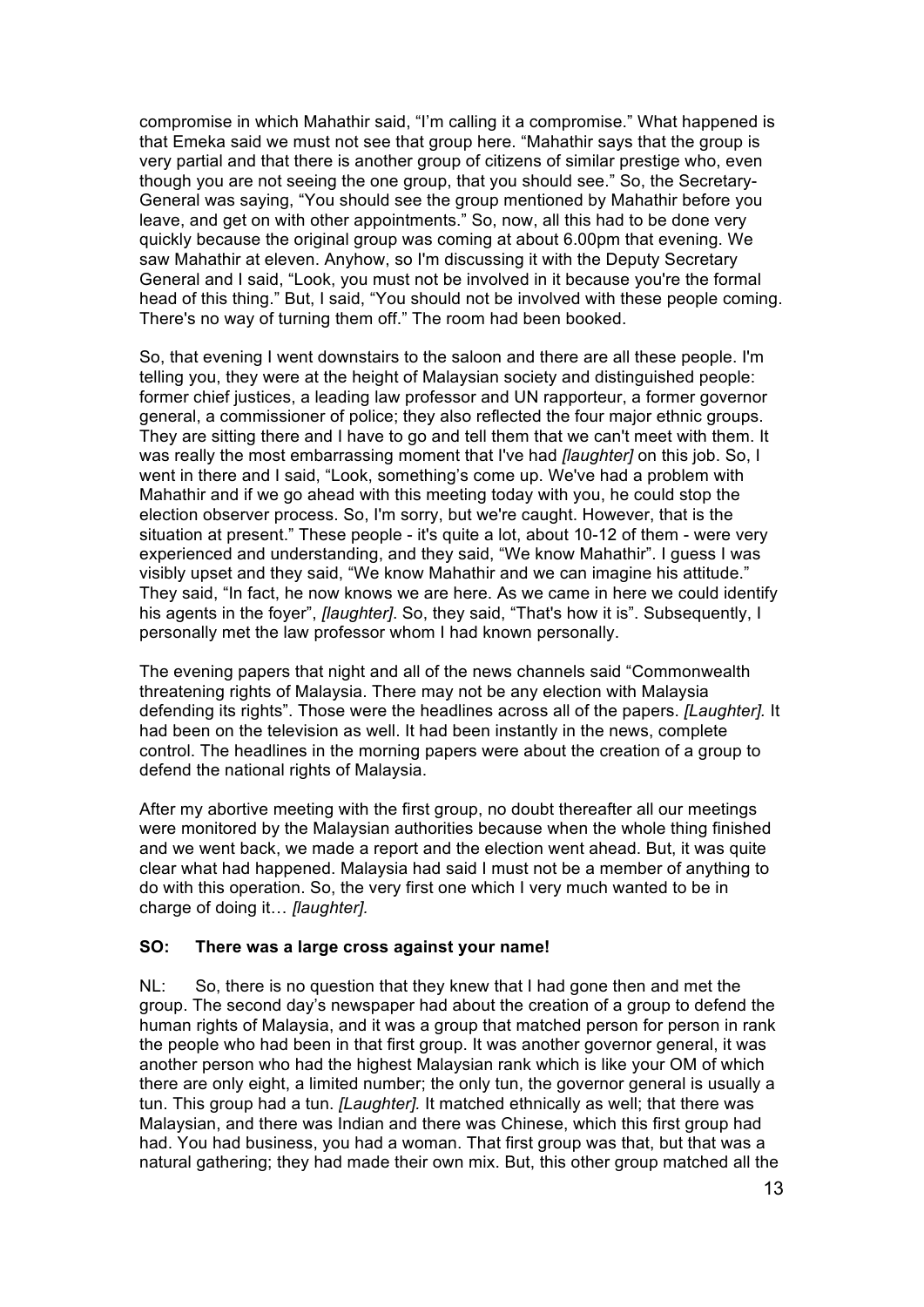way. You had to see that group before we left and the group met at the home of this chap who had been the last governor general. We stopped off to see that group on our way to the airport, as it was the only way to fit it into our tight schedule.

#### **SO: So, you said your next experience of election monitoring was in Namibia, and subsequently Bangladesh?**

NL: Namibia was a completely different type of observer group. Namibia was such a dramatic event; after all those years of South African rule, the whole world was looking at it and the UN was administering the country. But the whole world was watching. In the meantime various other groups were observing elections after we had come along; it's a boom, the national observer industry! It was quite clear that lots of election observers were going to be there. So, sitting back here we decided we were not going to go in and observe the election. It would be well observed. The UN was running it anyhow. What we would do would be to go in before the election, in the run-up to the election because in any case that is when elections are fixed. Whereas normally we go to observe the election, in Namibia uniquely we went in before so as not to be one of twelve groups observing the election itself. So, we went in well before and that's when I saw Ahtisaari and he was very cooperative. We were able to get around the country. He gave us UN helicopters and we covered as much of the country as possible, including the border regions. At one stage, we had to fly as low as the helicopter could go to avoid being caught up in an Angolan civil war contact.

We observed that election. A member of that election observer mission was Dudley Thompson, the former Foreign Minister of Jamaica and he had been Kenyatta's lawyer. That's how he made his reputation as a young lawyer. But he was your archetypal tough lawyer. He goes for the jugular. Now he was a member of this group. We would go around the country seeing various things. In going round the country we became aware that the Namibian government was up to different things that certainly would impact the election and probably for the benefit of the side that they were supporting and hope would win, and that was not SWAPO. We saw these things. So, after a particular trip in which this activity was mapped and clearly identified, we asked to see Ahtisaari. Ahtisaari came to the meeting of the observer group. We told him that in certain areas steps were being taken to undermine the fairness in the election. He was not ready to accept these specific examples because his own UN people had not reported to this effect. He thought he was running an efficient ship. He said, "Well, this simply couldn't be that this is going on and nobody would support anything like that." Then Dudley Thomson said, "Look, we're telling you this is what it is. Do something about it. This needs to be sorted out." He really went for him. Ahtisaari was visibly annoyed, but said he would look into it. Subsequently, he acknowledged that we were right and thanked us.

This is the point of the utility of this type of operation going in in advance, in comparison to a normal election observer group, was that it could contribute to the success and fairness of the election. So, that was done in Namibia and that was good. It turned out to be a good election. We made a contribution in a way in which we might not have made any significant contribution doing the routine subsequently; being one of twelve. Our numbers are so small. I think the election observer exercise really isn't much, the things that we do. The groups are not adequate enough to do anything decent. They really are not.

When we started we were barely adequate. It was at the beginning and you have larger groups. You have many more requests, plus at the same time the budget is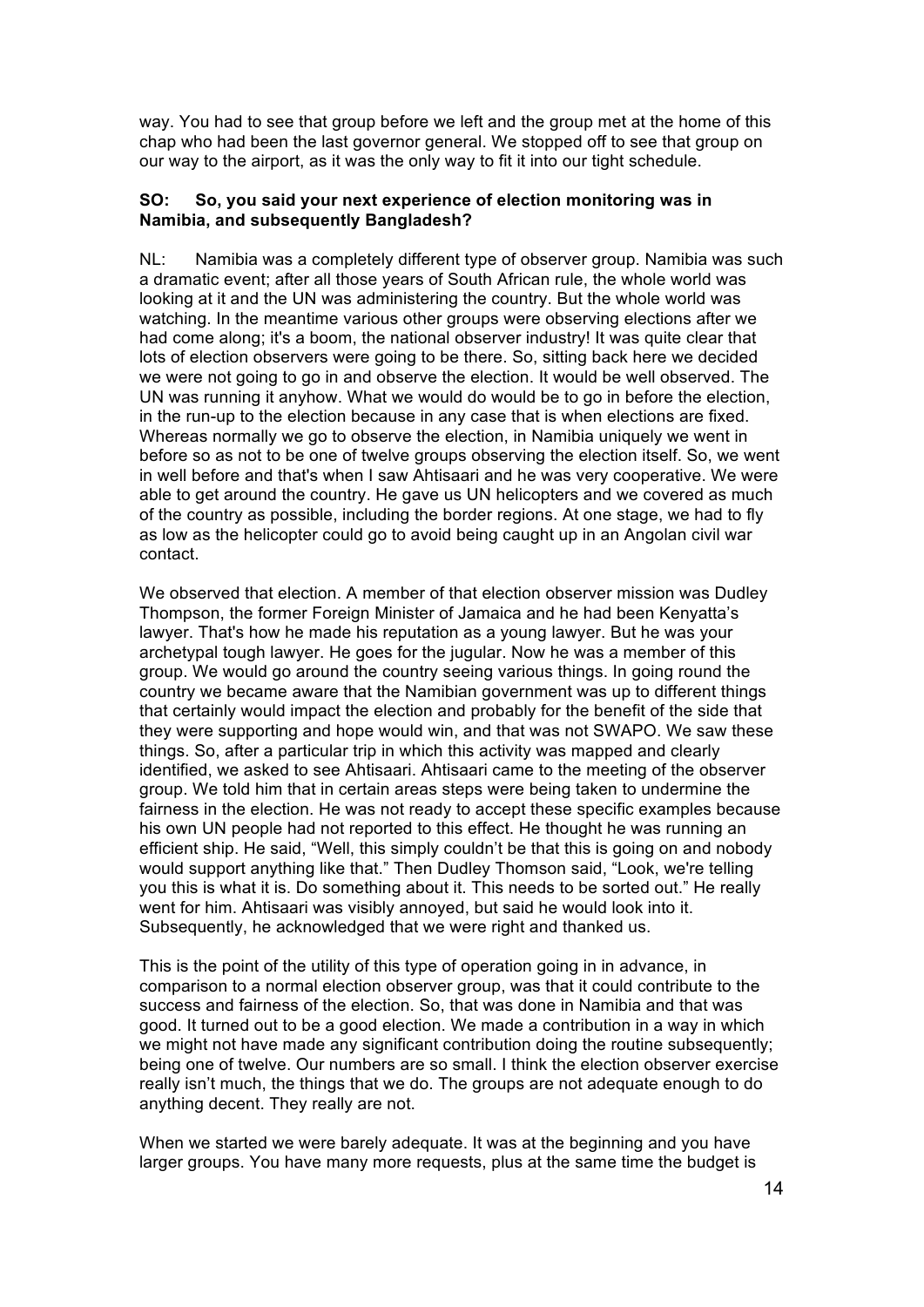going down. The groups have got smaller and smaller. Now, it only worked even in the beginning unless you could have a large group as the two American groups are even though they themselves would claim that they are able to cover enough that their statements can be backed up completely. What the Americans did was they put out seed money to establish effective local observer groups. Only the local observer groups would have the numbers. They do training – in all a much more thoroughgoing exercise. And because they are on the ground early, they can make wider contacts with civil society groups.

The presence of foreign observer groups led to the creation of local observer groups. Now, in all the elections that we went to, because of local observer groups, it's against the background of their reports that we can speak with confidence, because the local observer groups are at every polling area. They sit through the counting which we can't do, and so on. So, we depend on them. In the years when I did it, that was one of the things by which we could speak about with effectiveness because we know that the count has been safe, and that no boxes have been hidden or stuffed and that sort of thing. We're in no position to do that.

So, the local network was very important in the case of Bangladesh. Bangladesh was the happiest election. I've never forgotten Bangladesh. It was an election in which you actually feel a people feeling freedom after all the years of oppression. You could feel it in the air. There was joy in the air throughout that election. It was a gay election. You wouldn't associate Bangladesh with that. It was quite extraordinary. Of course it's extraordinary with the two ladies, Sheikh Hasina and Khaleda Zia! The booths all over the place, the election booths scattered throughout the city rather than big offices' election booths. All the booths had piped music running, flags and bunting and so on.

So, the Bangladeshi people were really interested in this election. It was run competently. It was one of the most competent elections I've seen run by the acting president who had been the Chief Justice and became the acting President after Ershad was thrown out. The Chief Justice is about that high, and is the toughest little man I've ever met! He ran that election like that; he really did. It was really beautifully done. On election day, at five o'clock in the morning, I went out with a couple of observers. There was this long queue that had clearly been lining up since five o'clock in the morning; mostly women, because they want to vote early to go back to their farms, because the best time to farm is in the morning before it's hot. So, they had walked miles and then stood patiently to vote. It was striking.

At these election booths, I listened to the music piping and these election speeches and I thought it was really odd given that who was running the election, because I'm not hearing the candidates. So, I asked, "Who's that speaking? What is being broadcast?" Depending which party it was, it was either the father of the candidate on the one hand, or the husband of the candidate; i.e. two dead men. (Of the two candidates, one was the daughter of the first president, and the other the wife of President Ziaur Rahman, who had been assassinated.) That's who was speaking. Driving through, there was this mock election going on all of the time. *[Laughter].*

# **SO: From beyond the grave?**

NL: Yes! And yet when you went in election meetings, they were the largest elections. Because of their enthusiasm, as I said the release from oppression, the meetings could only be held on huge grounds on the outskirts of the city. It is like a pop concert when you see the stage, and you look out and there are people as far as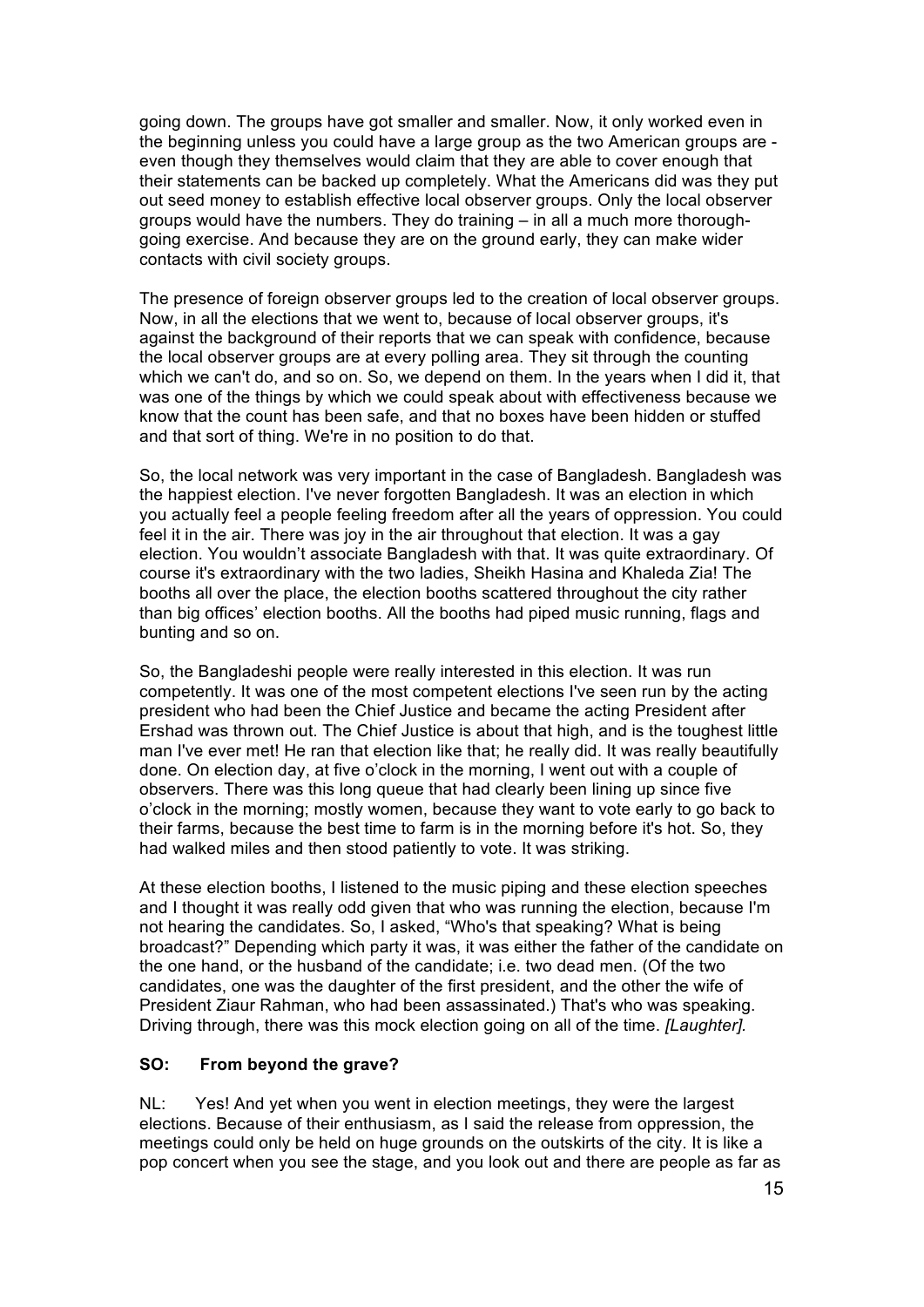the eye can see. That was the Bangladesh election, in this conservative Islamic country with two women candidates. It was quite astonishing stuff.

### **SO: Neville, on your return to London then did you have debriefing sessions on not just that particular election, but how the process itself might be modified, or refined?**

NL: Yes, yes, yes. This is fair comparing some of the discussion that day because very early in the day looking at the Bangladesh elections, I'd said that we needed to be able to go in from as close to a year before the elections; but it's a question of money, admittedly. But the election is fixed in that year. All the tricks are done in that time.

# **SO: On voter registration? Siting the polling booths?**

NL: Unless we are able to check them beforehand. When you go and look at the election, you're looking already at the part fait accompli. But we were never able to take it all seriously. When the UK Electoral Reform International Services (ERIS) was created about 20 years ago, they took that on. In fact, this British chap who used to be at PAD about the one of two years ago, Chris Child was a political adviser. Unfortunately just as I left the Secretariat, they brought in the group to look at its workings. Thatcher was trying to cut down the Secretariat and they brought in the management group to reshape the whole Secretariat in about 1989. That's when there was a huge cutback. Thatcher had always wanted to do it but she didn't try it around Ramphal; but as soon as Ramphal was gone, she was in there. They came up with recommendations and their recommendations were interesting in terms of what was then IAD, and later became PAD, was that they cut back the whole Secretariat, except IAD. They said IAD not only needed more staff, but it went on to say that people at my rank which is what is now, they renamed political adviser and the salary be the equivalent of a director with the work that we were doing, without the perks and allowances that a director gets as well. But the basic salary should be the same as a director.

One of the things that happened in the wake of the election observer meeting was that the Swedes developed an institute to look at elections and democratic government. I'm trying to remember the name of the institute. The Swedish International Institute for Democracy and Electoral Assistance (IDEA). It was formed in 1995 in Stockholm, with a lot of money from the Swedish government and led by a former Swedish head of their foreign service. They had conferences on election observing, the first organization to look at this sort of thing. At Sonny's recommendation, I attended one of those conferences, and became an adviser for a year or two. At the conference I raised the issue of the need for the observer process to start a year before the actual poll date. I think they took it on. The reason I'm remembering that is that Chris Child was there from the Secretariat at the conference; and I believe that he pursued the idea when he returned to London.

**SO: Just to summarize: the Kuala Lumpur Commonwealth Heads of Government in 1989 agreed there should be election observations. This was one of the areas where 'the Secretariat could make a distinctive contribution' – and I'm reading from the current Commonwealth Secretariat website – 'and established a high level group to agree a set of guidelines which were finalized two years later in 1991'. Did you have input into framing those guidelines on election observer missions?**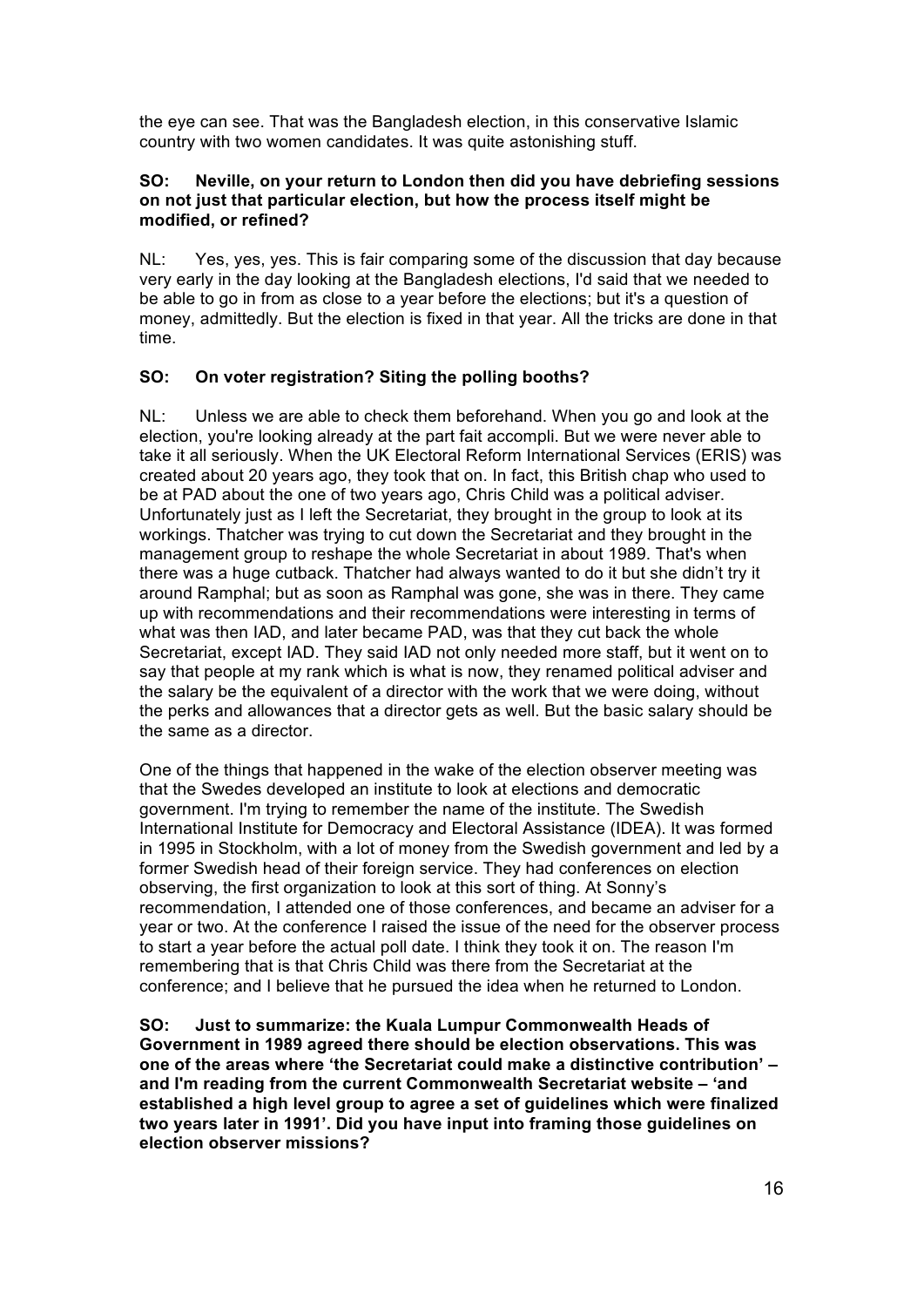NL: Yes. I had input since I was a member of PAD. We worked very closely with the Secretary General's office, the head of Legal Division, Jeremy Pope, and Carl Dundas (who had experience of running elections in Jamaica.) At that stage we were working in the dark because we had no experience of running elections ourselves. But we were working towards some sort of ideal. The question that you should be there beforehand was something that I saw from experience.

In practice the Secretariat would send in an advance group a couple of months before. I have a good story on how that useful in the case of the Kenya election. This was the election with Moi (in 1992), the one he should have lost. In fact he won but it's the peculiarity of the counting process (that determined the outcome), not anything illegal.

It was just as with Bangladesh, where one saw a people excited and glad to be able to vote freely. In Bangladesh there was a successful and peaceful people's revolution, because the soldiers refused to defend Ershad. Protestors walked down the main drag in their numbers. He sent out the troops in front of the palace. Demonstrators walked right up and the troops didn't shoot. Their officer didn't tell them to shoot to the people. That's how Ershad fell. It's one of those seminal events which started to spread, in which the girl puts a flower inside the rifle and it goes on from there. The whole thing of that election in Bangladesh, of course, was that you had the two very inexperienced women and behind them the politicians who'd always been there. Bangladesh has suffered from that from then to now.

In the case of Kenya: for the first time things had got so bad that significant new figures came out to oppose arap Moi. The most significant of these was Dr Ken Matiba. He had been in politics and then left and came up here to the UK, and lived here for decades. Then, with this election, Matiba decided he was going back home. That led to a ground swell. He created a party which from scratch it was quite clear was going to do well. So, you would have the scenario of Moi's party, KANU, and the Kikuyu party with Kibaki (the Democratic Party [DP]), the Luo group with Oginga Odinga (the Forum for the Restoration of Democracy [FORD]), and this other brave new force. Ken Matiba was doing so well that the other two, Raila and Kibaki agreed to go in a coalition with him because he obviously had the ground swell of popular support. Now with the three of them together, it was quite clear from everything that was going on that they were going to sweep that election. But Kibaki, the Kikuyu leader, felt that the Presidency was his to inherit, couldn't stand it. Just before the election, he broke away. It's the only reason that Moi won as it divided the votes. I mean, I could have shot Kibaki myself! It was so disgraceful! The ground swell was great; the people were ready to believe in the election outcome because it was going to be observed. Not only that: the important other thing that this was going to be a fair election. Then this happened! So that's what we went in to.

Now, a group of us went to Kenya a month in advance: Carl Dundas as head, Patsy as the information person, and myself. I went around the country. As I went around the country I saw what Moi was up to. In his constituency, Eldoret, I could see the widespread damage through attacks on parties/people who opposed KANU that had been done: houses burnt, cattle killed and people terrorized. The other aspect which was country-wide which quite clear that the other side was not getting anything that could be called 'fair access' to the media and public resources. The government was using state resources to promote party political purposes. Moi was using government transport up and down the country, but those opposition guys couldn't. Another example was on the National Day, when the KANU party paraded past the dignitaries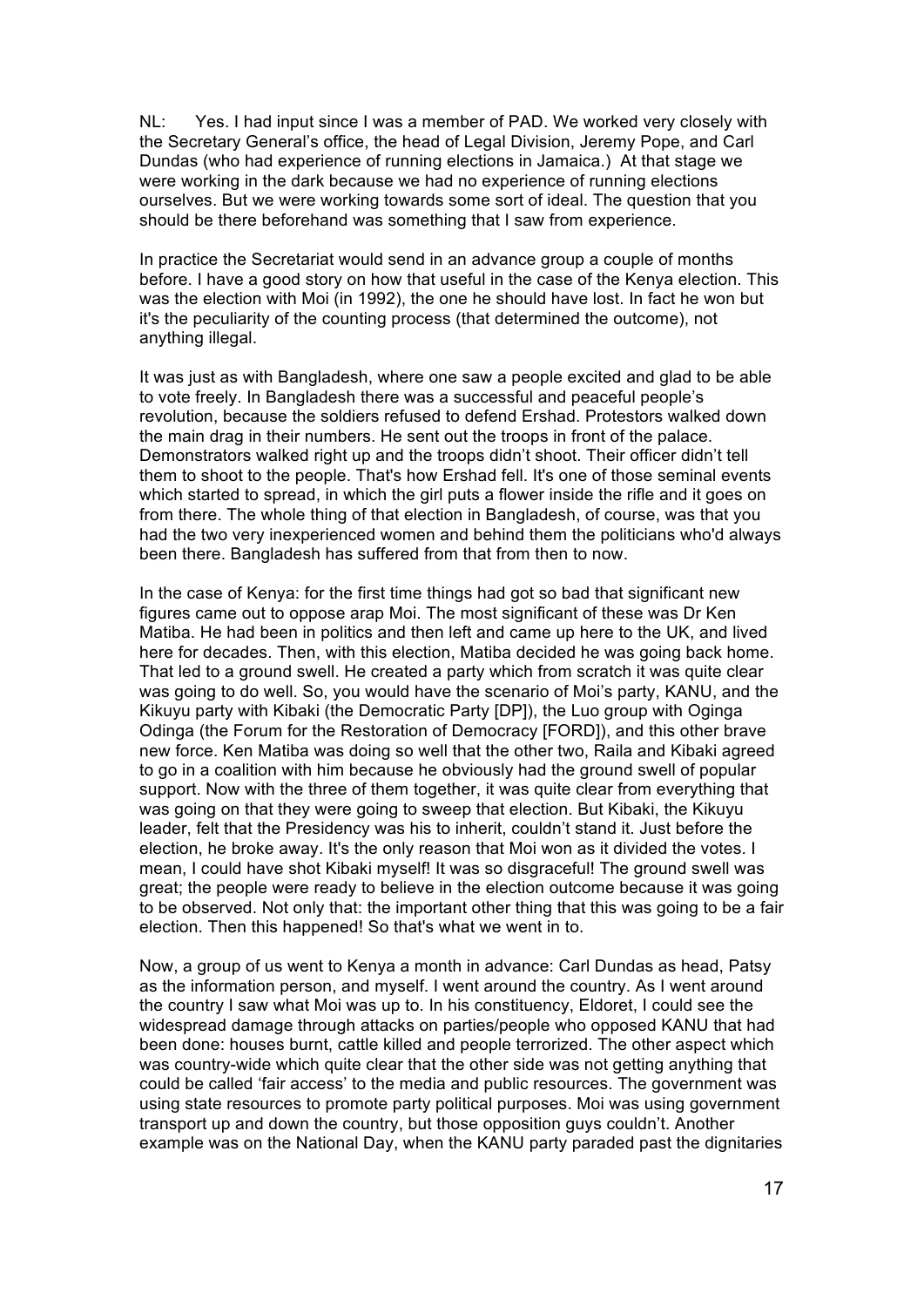in the national stadium, in front of foreign ambassadors. (The Canadian Ambassador and I walked out; the British and American Ambassadors didn't move!).

So, when I came back from this tour I said to the others, "This is what I've seen and this is not going to be a fair election. I think at least we should try and see what can be done about the playing field being a little more equal." Patsy was on board from the beginning, but while Carl was on board, he was a little bit reluctant to involve Emeka immediately. Anyhow, they agreed to call Emeka. We called Emeka who was in Ghana, and told him what the situation was; that there was clearly not a fair playing field and that it wouldn't be good at all. To his credit, Emeka took the point right away. He spoke with Moi. He had a long conversation, and got Moi to agree to give more radio and newspaper time to the opposition.

We went into the election and the election results were quite clear. There might have been odd little things here and there that might have not been fair. We don't know; as I said, we don't have the numbers to cover everything. But the point is despite whatever tricks Moi played, the results were clear. At the presidential election, he won on a minority vote because everything was divided amongst his opponents. He didn't even have 40%. He became president with 36 bloody percent! The majority of the country had voted against him, (but) because of the silly break-up, because of Kibaki, Moi was the winner. It was exactly the same thing at the parliamentary level, at seat after seat. Moi's party got the seat because of the division amongst the opposition. But if you added all this up, in most of the seats they also won with less than 40%.

### **SO: But Neville, given your responsibility as part of a Commonwealth election observer mission, you couldn't make that argument. Your role was to observe and report.**

NL: There was no argument to make. There was no argument on the results. Moi won on the electoral system that was there. There was nothing we could do about it.

# **SO: Exactly. He won on the plurality of the vote.**

NL: Yes. Nothing we could do about it. It was absolutely shocking. But what then happened was that Kibaki, when the results came out, blew his top. He said it was an unfair election, also things went on and "The Commonwealth has given it a whitewash". He made that charge. Again, Emeka had to come down to Nairobi because this was all within the same 24 hours. The report was due to come out and Kibaki was really grandstanding and really being very difficult. So Emeka flew in and met Kibaki. I was at that meeting, with Kibaki and his small team. Kibaki really tore into Emeka.

# **SO: How did Chief Emeka handle that?**

NL: Well, he just said, "Look, this is a group from the Commonwealth. These are very senior, respected people and their report is of what they saw." But, he couldn't tell Kibaki, "This is your fault." I was dying to tell Kibaki that, although I really wanted to kick him to the door. I mean, it was shocking because Kenya had reached that stage where there was a unity across those three parties. There was an overwhelming vote of the sort you still have not seen, against Moi.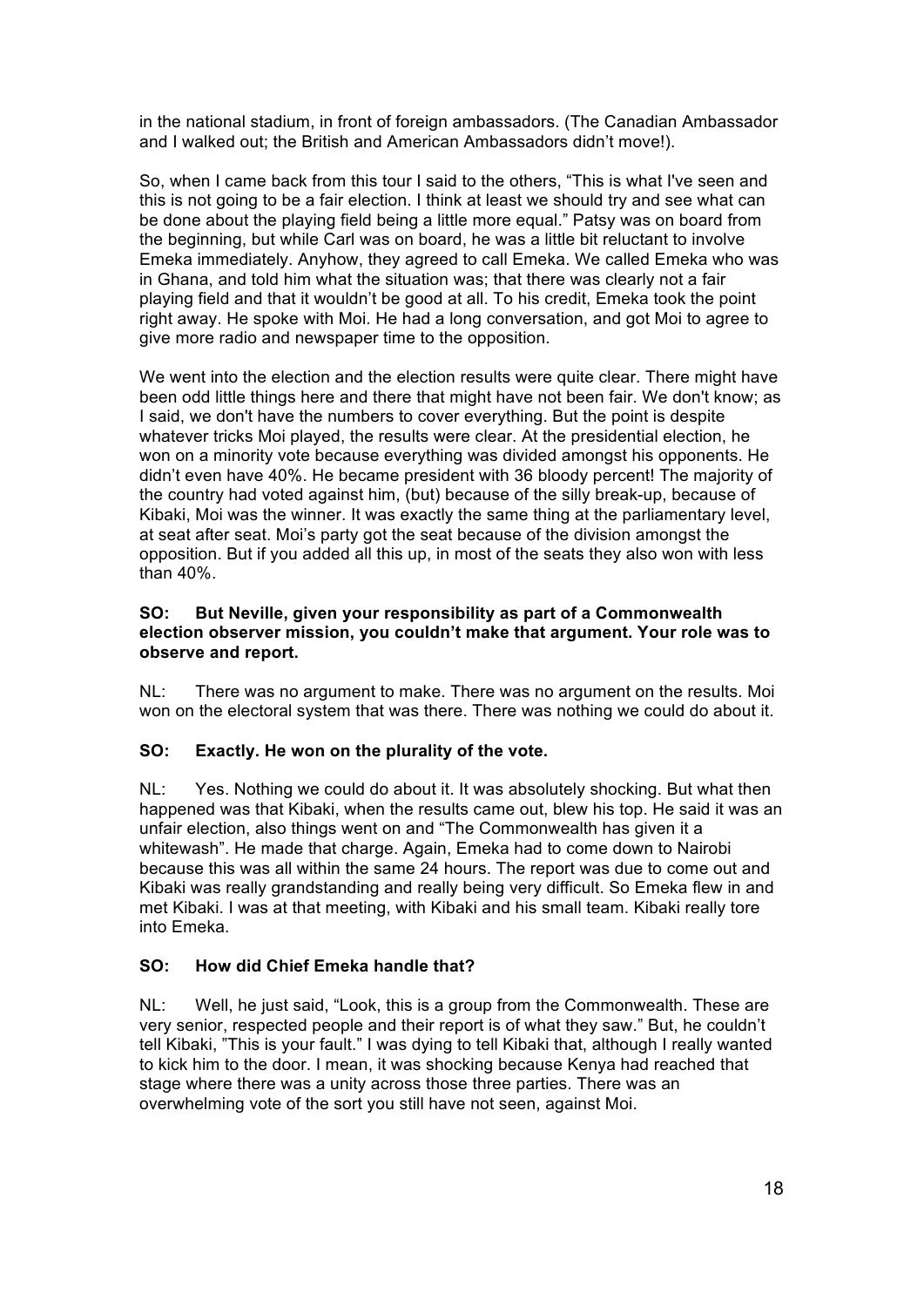**SO: Exactly. But, the parties bought into the election because each believed they could win; and then that turned into, going through the election process, meaning they must win.** 

NL: Kibaki up here (tapping head) thought he could win.

### **SO: Indeed. Kibaki and his team bought into the election believing that they could win, therefore they should win. But because they didn't, they disputed the veracity of the vote.**

NL: There was not anything that they could do. It had nothing to do with what was quite clear; you only to look at the numbers. It wasn't that Moi got more votes because of fixing anything. Votes were distributed across the three, vastly distributed. The three of them had 60 bloody percent of the vote, at the parliamentary level as well as the presidential level.

### **SO: Neville, in your view, to what extent did Kibaki's accusation discredit the value of Commonwealth observer missions?**

NL: That was not out in public. It didn't make much impact. Richard Dowden, the leading Africa journalist of the day, wrote a very strong article criticizing the Commonwealth report. The reason for that roasting article again, was probably the last phrase in the report. (Dowden had seen incidents of people being coerced.) The group as a whole saw a decent election; they thought it had gone well as an election but not looking at the political result. They wrote saying the people of Kenya had spoken clearly. A particular issue was the last sentence: it was over the top.

Now, we were responsible of the drafting of whatever comes out. This was added in the final discussion. I went to Max Gaylard and I said, "That is bad; it should not be in there". Max was new, he had just come, this was his first election monitoring mission. Max was still operating very much as an Australian foreign service officer. He was acting strictly as an official, and therefore we should have no opinions. Any opinions were only those of the observer group. He hadn't yet adjusted. I said, "Yeah, but, you know, that really should not be in there. It is over the top". We were under extreme time pressure; our practice from the Ramphal days at the Secretariat was to do things immediately and at speed. There were four election groups there in Kenya; we were the smallest team, but we were the first to put out a report. We were therefore on that deadline. Some observer team members were packing, ready to go as soon as they'd signed the report. I would have slipped a note to the Chair if I could have, as I knew the Chair well personally. I would have had to walk around the other side of the table and slip it in. The trouble was Max was sitting next to the Chair. So I couldn't, because Max was there.

That's actually the thought that went through my head at the time to slip something to him to say, "You know, take a second look at this." When they approved the report, they got up and while they were milling around, I said to the Chair, Telford Georges, "You could all change the last sentence. We're all still here". I said if he spoke to the Canadian, he could agree to withdraw it and it'd be alright. The others wouldn't need a vote if he himself wanted to withdraw it. So, I went to that extent. While Telford Georges saw the problem, he didn't feel that he could raise it. The sentence in question was a well-known phrase. I think it was a phrase from JFK. It was just some nice phrase this Canadian decided to put in at this stage of this (report). It was a euphoric statement.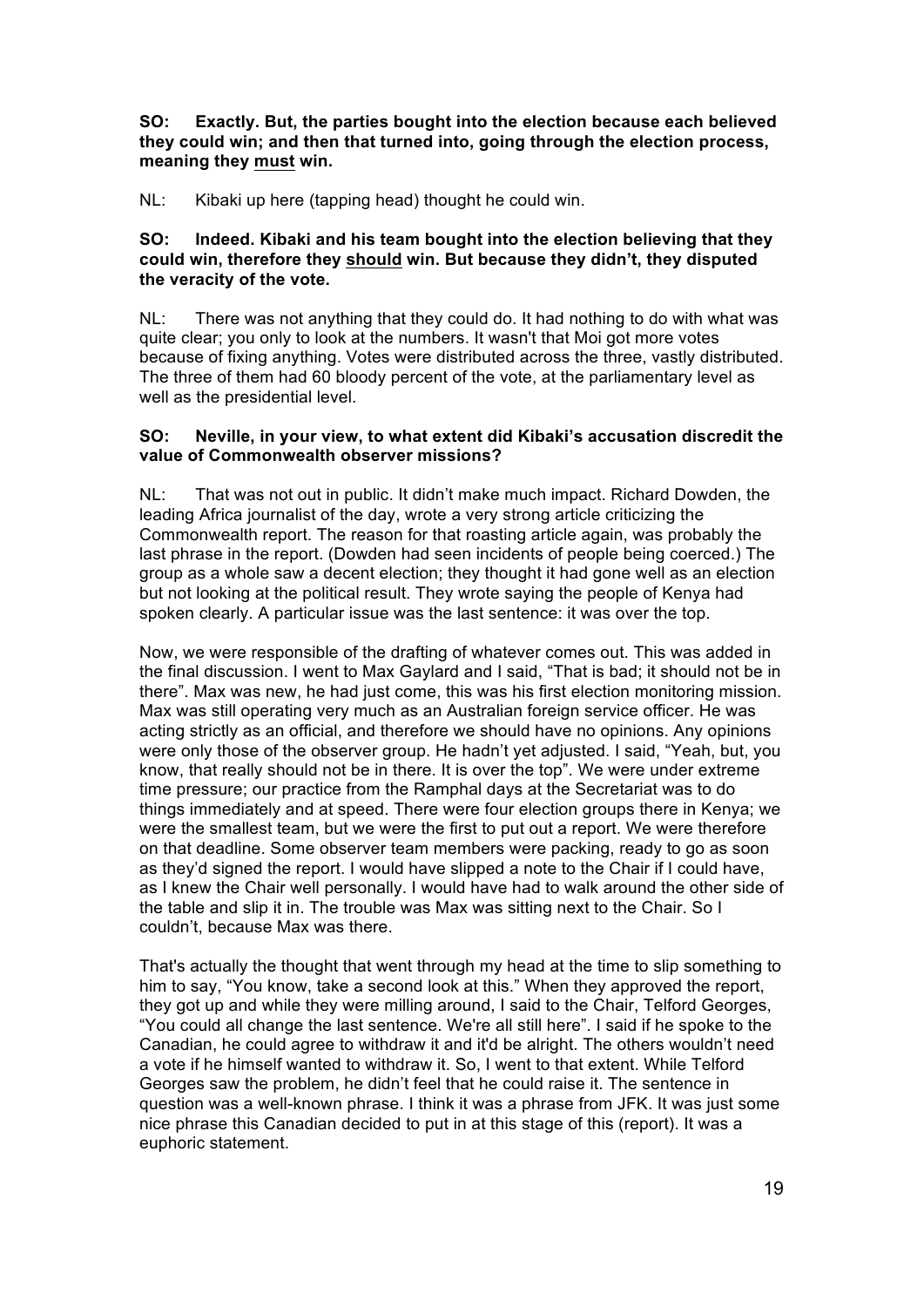### **SO: No wonder you had steam coming out of your ears, because it was overblown.** *[Laughter].*

### **Neville, please could I ask you about the Commonwealth Secretariat and conflict mediation/resolution?**

NL: I remember one very important incident. When President Samora Machel was killed in the plane crash in October 1986, FRELIMO was in danger of being defeated by RENAMO, because of lack of weapons and a need for military advice. Ramphal was going to the opening of the UNO General Assembly, and I was there as observer from the Commonwealth Secretariat. A gathering of African Foreign Ministers were acutely concerned at the assassination of a FLS leader. His successor, Chissano was an unknown quantity, and it looked as if things in Mozambique might crumble. It was then decided to try to get arms and support to FRELIMO. The African Foreign Ministers asked Ramphal if he would go to Nigeria. The Nigerian Foreign Minister called Lagos, to see if Babangida was ready to discuss the issue. He agreed. Nigerian Airways was then a decent airline! Within 24 hours, we flew from New York, to Lagos. From the airport, we went straight to see Babangida, and he agreed financial support – and the key aspect – to giving military advice; and could Obasanjo come down and give it? Now Obasanjo was his possible rival, and anything that could inflate his standing was sensitive.

We went straight off to the Government guest-house. On the way there, Ramphal instructed me, "Why don't you go and see Obasanjo?" So I do this, going to see Obasanjo on his chicken farm! (It was a massive commercial complex.) I discussed this with him, and explained the urgency. He agreed right away. How to get there? A Nigeria Air Force plane was to fly him to Maputo. So within 12 hours Obasanjo was ready to go. (Emeka and I went to Maputo, via London.) There was a discussion as to Mozambique's needs, and a needs list was created. We then flew to the other FLS with this needs list, to see what they could supply: Lusaka, Nairobi, Dar, and Harare, and I independently went over to Luanda, to brief them what was going on. I remember that when we were leaving Nairobi, Thabo was at the airport coming up to London; and I was able to fill him in what was going on. I was impressed how able and efficient, and quick to grasp the essentials Robert Mugabe was. You were aware you were speaking to an intensely bright person. (This was a contrast to the style of the hospitable KK, with his pet lion!). Mugabe readily offered arms and assistance, as did KK. At the time, this was a one-off for the Commonwealth on military advice, and was the result of a unique concatenation of events. Ramphal was there in New York, and the Foreign Ministers asked him to go down to Lagos to ask Babangida. Ramphal said yes, because he was accustomed to dealing with Front Line leaders.

There was one other very odd incident in which there was an armed revolution and we tried to contribute towards solving it, in Papua New Guinea. This was a separatist movement, on the island with the largest open cast copper mine in the world. The Australians had moved out lock stock and barrel. The staff just decamped and the island was under the control of the rebels, who closed the airport. Hugh Craft dropped this on my desk.

The Commonwealth tried to get the parties to talk. Because of stuff I had done before coming to the Secretariat, I was very conscious that the one organization which is always there, it always survives and which has international links is the church. I called the British Council of Churches to find out whether any of the churches on neighbouring islands were in touch with the rebel group. The rebels were in increasing need of medical supplies and food, I asked if the BCC could find the name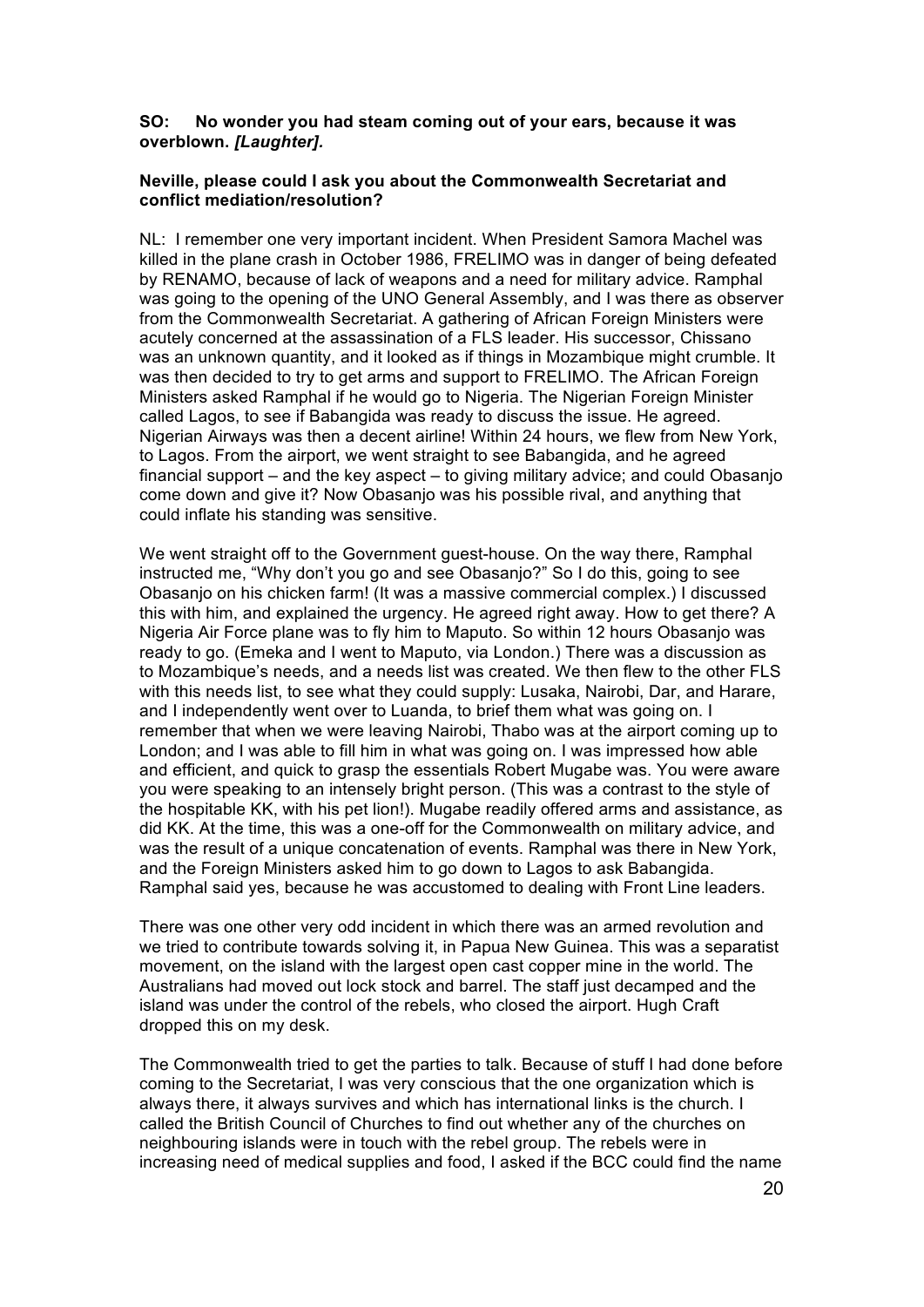and phone number of the churchman who facilitated this. I phoned this chap, and said "I understand you are in touch with the rebels, that they feel safe and can get food/medical supplies through you. Could you please tell them when you are next in touch, that the Commonwealth would like to speak to them?"

The priest got a phone number of the contact with the PNG rebels in Port Moresby. I got in touch with him, to pass on a message that we would like to talk to them. He eventually came back to me and said yes, they would like to talk. So I went out to PNG (The Secretariat let the PNG government know first – they were a bit reluctant.) I remember going and seeing the Prime Minister, and said that this was all preliminary. Everything was kept separate from the central government, not even using their planes. I let the rebels know that I would be there with their representative in the northern coast resort. They agreed to a private flight coming to land on the airstrip of the copper mines.

I flew in on a single engine plane, and sat down to discussions with the rebels to get them to negotiate. Their leader was a young officer who was disgusted with the way the country was being run, and how little the copper mine receipts were being spent on local people. So they had taken over, and blown up various things (such as the runway.) But they were suffering because of their isolation, and food supplies were running short, as were medical supplies. So we argued. At a certain stage, I stopped being a Secretariat officer. I became a person from the Third World, and started to talk differently. I said, "This is what happened to liberation movements! Even though they had been going for a year, no one had recognized them. And nor would anyone. They had no profile, it was not going to work." It was a shouting match!

We had to leave while it was still light. The PNG airport was not set up for night landing, yet they didn't want to stop arguing. So it was at the very last minute that we jumped into the jeep, and drove fast to the airstrip, the pilot there with the engine running, ready to leave. We flew into a violent rain squall. We made it – just. At Port Moresby there were people running up and down with lights to guide us in. The Australian owner of the plane jumped in and shouted at the pilot, "What the hell do you think you were doing with my plane?"

The thing was I came back with the rebel agreement to a meeting. When I had got to Port Moresby I had spoken to the British Ambassador. But it hadn't occurred to me I should also speak to the Australian Ambassador on the way back. But when I reached Port Moresby, the Australian Ambassador was leaving, so I didn't manage this. The Secretariat got into high gear. The rebels refused to meet on the mainland, and the central PNG government refused to meet on Bougainville. It was finally agreed that it should be neutral ground. The Australians who felt they were quasiowners of this island, offered a naval ship as the venue for talks, off-shore the Solomon Islands. At the last minute, the Australians said that the ship was not available – a clear indication that they were annoyed that the Commonwealth had done this, NOT them.

The Secretariat needed to find a regional chair for the negotiations. They identified a former New Zealand Governor General of Maori extraction, who had also been a minister of the church and had become Archbishop. He had also served as New Zealand Representative to the UN General Assembly. It was a dream ticket! The man is chosen. The date is set. He flew to PNG to get onboard the ship. I fly in from London. Then the Australians said the ship was not available. NOTHING happened! Nothing was resolved until nearly 10 years later. Negotiations were only achieved bilaterally, and through Australian channels. So it wasn't just Mrs Thatcher opposing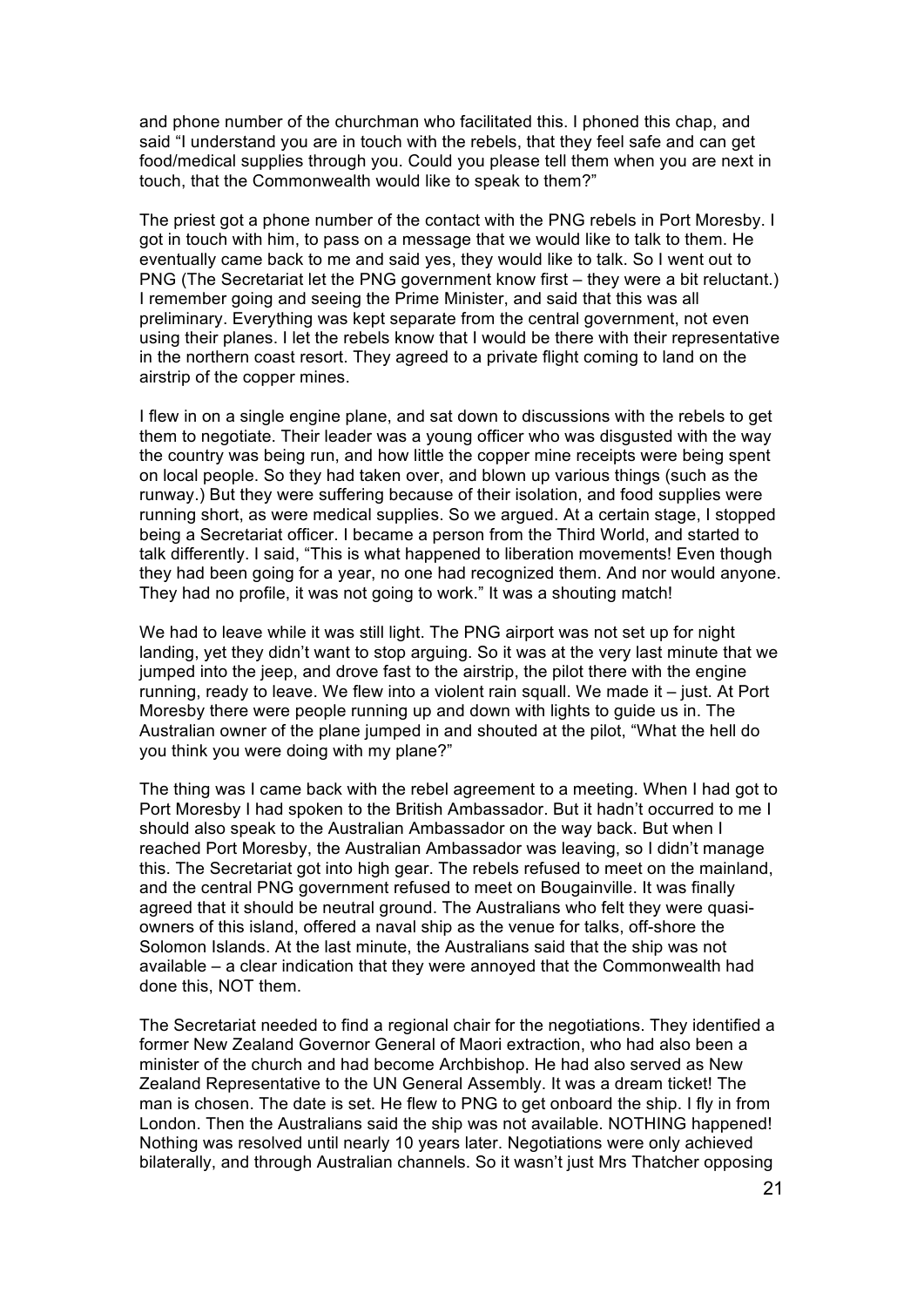Commonwealth activity, on economic issues. States want to restrict international organisations, not to expand them.

In the meantime, between this point and the final resolution of the crisis, to try to stop the fighting which was causing considerable loss of life, we offered to monitor the ceasefire. The PNG government was ready to accept this. The rebels were still suspicious as they wanted an international group. They saw the Commonwealth as favouring the PNG central authority. So we added a couple of foreigners who were non-Commonwealth, who were knowledgeable in this field. I went down to take this group over to PNG to monitor the removal of arms and their storage. Before we went, we went to visit the PNG Prime Minister to brief him. We then flew to Bougainville. The airport was a hive of activity, because it was filled with PNG soldiers getting on planes. The airport people said, "the Army is leaving." We checked back with the Prime Minister's office, to find he had withdrawing the army – but he hadn't had the courtesy to tell us. There was no question of monitoring government arms! We went through the formalities of monitoring the rebel arms. There was no joint guard of the storage. We still had to go through the motions. We were now very worried because the protection that the group felt would have been with both groups was no longer there. We were isolated, with just the rebels. The Commonwealth people weren't too worried, but the foreigners – including the diplomat - were very concerned about their security. I phoned the Secretary General to brief him, asking him to speak to the PNG leader to organize a flight out at a guaranteed time. This was in the full knowledge that once we had left, the arms would be distributed again to the rebels. It is symptomatic of the level and style of government in PNG, to say absolutely nothing to this major international group.

This was an isolated attempt at conflict mediation. We were not equipped to deal with armed, trained liberation groups. The Bougainville case was strictly *ad hoc*.

# **SO: Neville, what was your view of Sonny Ramphal and Chief Emeka's style of diplomacy?**

NL: Ramphal is a remarkably charismatic figure. He had his ear to the ground in the Secretariat, and had a remarkable ability to earn people's loyalty and commitment. He has an immediate personal warmth. He always had time for gossip! And gossip can be very useful as sometimes it can bring in information that a person at the head of an organization might not normally get.

Emeka has been a diplomat all his life. There are those of us who have our reservations of Emeka, and Emeka's my friend. Emeka has always been a professional diplomat. He is very experienced and skilled. He is able to give an impression of gravitas that very few others can. The difference between a diplomat running things and a person of a political background running things is that the political person is a little freer.

My reservation is that fundamentally for major international organizations like the Secretariat, I didn't think that someone who had spent their professional life in the organization, moving from a staff position to the senior position over a long time, was good for the organization. I had the same reservation later when the UN was not able to find a suitable political candidate was ready to appoint a staff person, Kofi Annan, to the post of Secretary General. Fortunately, in both cases, they functioned very well. You want to bring in someone new and fresh at the top, with different exposure.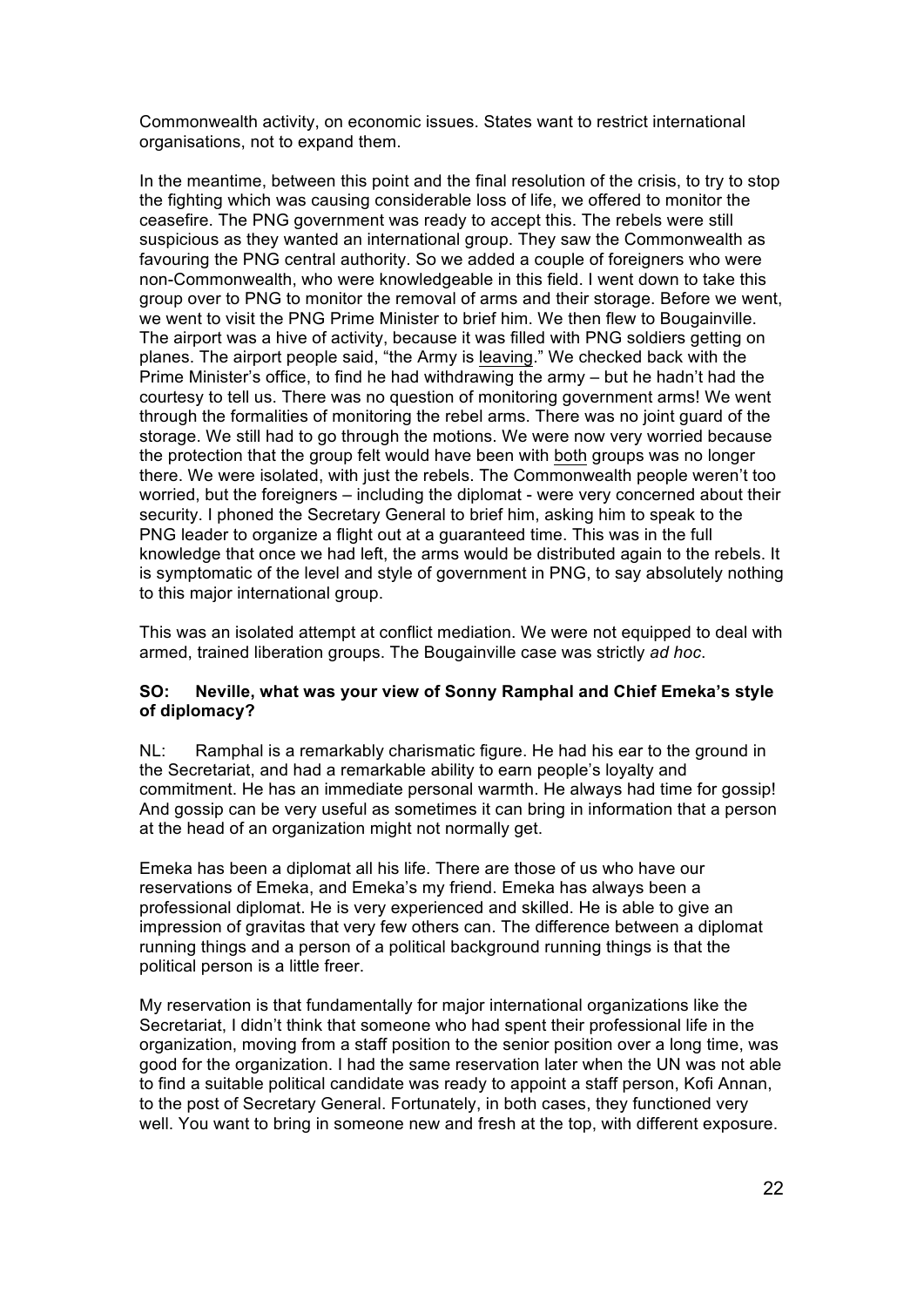So, Arnold Smith couldn't be corralled even though they tried things with him, and Ramphal did his own thing. In fact, when Ramphal ended, Thatcher invited him to dinner and this was acknowledging an adversary at the end of the day. She was grand that way.

### **SO: Relations between Marlborough House and Downing Street had become really very tense by the end of Ramphal's time.**

NL: Yes. When he was given the knighthood, it was accompanied by a particular invitation. She invited him to lunch, and they had a very pleasant ending. Ramphal, as I said, was in all these commissions. Emeka was a very good Secretary General. It's just that there were various levels in which you make a contribution. It's also more than that. It's also opportunity. Some people can make opportunity out of situations. But some people also have an advantage of particular opportunities.

In addition to all the characteristics of Ramphal, the timing was also nice. He had Heads of Government to deal with whom you can play, who were ready to play; they're not just going to a meeting. You had creative people. It wasn't just the Africans. You had Trudeau. You could go through the list. As well, very fundamentally, in the offices of the major old Commonwealth countries, you had strong support for the Commonwealth which has faded continuously from then until now. You still had, whether you wanted to call it an 'old guard', the senior civil servants for whom the Commonwealth was clearly on their radar, in the case of Australia and more particularly Canada which is part of the reason that at that time Canada was the largest donor to the CFTC. There were senior civil servants there who had a genuine supportive interest and you must have those. Of course, part of what subsequently affected Canada is that just from about that time the French community came along.

# **SO: La Francophonie?**

NL: Yes. So, they had to divide themselves. From the time of them dividing themselves, it seems to me Canada's interest in the Commonwealth has been on a steady downward slope. When Ramphal was there, that effect had not become quite as obvious. They were names that you would know in Canada, of top civil servants and so on, with a Commonwealth interest and who would encourage. But this is a two-way encouragement, if you have a Prime Minister who's interested. So you had Trudeau, and a couple of successors, Joe Clark and Brian Mulroney. During all of the South Africa thing, Mulroney was a strength. Mulroney was seriously supportive on the issue. So, you had people to work with, who were on the same wavelength. I remember when we did the South Africa thing the meeting was in the Bahamas. This was the famous meeting at Nassau in 1985, to which Thatcher went out with a strong pro-South Africa position. When she came back to the UK from the meeting, she said she'd only given in "a tiny little bit". However, that Nassau meeting set up the EPG. This was a group of six, and the review meeting of their report– the mini heads summit in London in June 1986 - was held in Marlborough House. The fantastic thing about that particular EPG was that on the ground the people who went in there were transformed. That is what happened to Anthony Barber. He had been carefully chosen as he knew Africa, as a director biggest bloody bank across all Africa – Standard Chartered – as well as a former Chancellor, and so fellow Cabinet member of Thatcher. At the end when the time came, many were wondering if Barber would sign this report. Barber did sign the report. That is one of the transformational moments.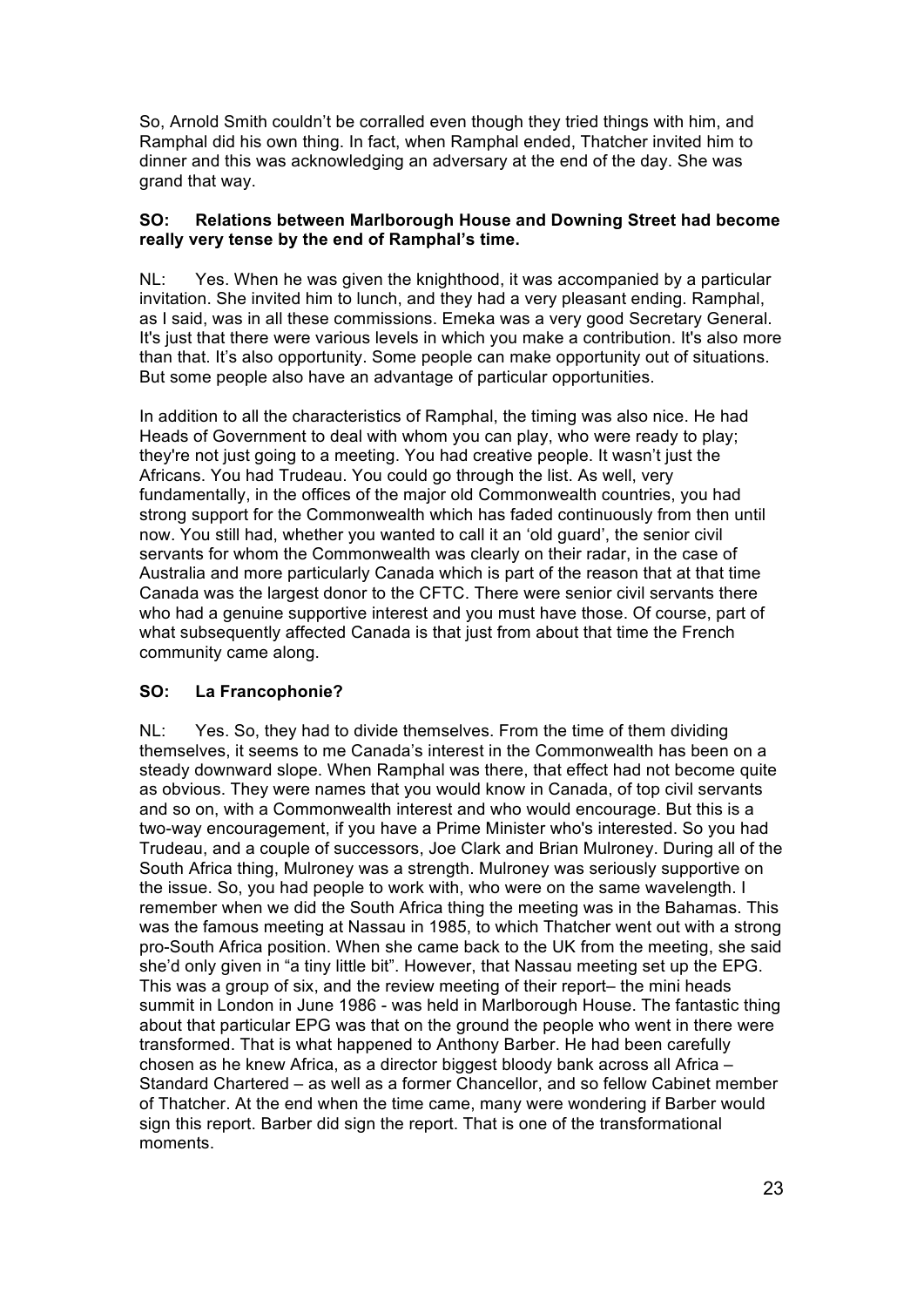# **SO: Where were you in the Secretariat's support for the EPG?**

NL: IAD was the key Secretariat forum for the EPG. It was divided into two teams: one dealt with South Africa, and other with Front Line States. I was the team that went with the Front Line States. So I didn't get to South Africa. The team that went to the Front Line States had less interaction with the actual EPG group, but it was negotiations with the ANC. You had to keep them abreast of what the EPG was doing. They were very suspicious of the whole thing. They had to be convinced, that this was serious and had any possibility of working; Thabo particularly. It meant giving up revolutionary resistance as the means of change, and that another way could work, and be beneficial to the ANC. The second team was also dealing with Tanzania and Zambia. I was there in Dar when one of the bombs exploded, killing one of the ANC people. (Dar was the target for the South Africans – they assassinated more than one liberation person; there was the head of SWAPO, who was assassinated in Tanzania.) As part of IAD, I contributed to the final report. Moni Malhoutra was in overall control of the writing up.

# **SO: So, do you think that report contributed to financial disinvestment in South Africa?**

NL: That had already started with the talks of the investors, which had begun quite independently. The big financial disinvestment was American.

### **SO: I was wondering whether pressure on Barclays, and pressure on Standard Chartered Bank, was connected in any way to the EPG report?**

NL: I don't know if Barber had any role individually in that. But, the point is when the EPG report came back there was Thatcher stuck with this report. There in the meeting in June 1986, the six heads are around the table and they're discussing it at Marlborough House. I remember a particular moment when, even though her man signed it, Thatcher was trying to resist accepting some aspects of the report. I remember Mulroney sitting there and saying, "Do you know, Margaret, when I was young, my Prime Minister was the person who helped push that South Africa could not stay in the Commonwealth if it was going to continue with apartheid."

# **SO: Diefenbaker?**

NL: Yes. He said, "That was my Prime Minister." Then Mulroney said, "As a young student, I felt proud. I will not do anything here today that no student would not want to feel proud of me." The meeting had reached that level.

#### **SO: But, you know, Neville, the irony is that the South Africans valued Mrs. Thatcher's position as a friend of South Africa, although the National Party government knew she disapproved of apartheid. The EPG would not have got through the door into South Africa had it not been for her advocacy with President Botha.**

NL: Yes. Yes. But it's the actions at the end, you know, it is the willingness to take a strong position at the end and the pressure which is the whole thing. The Commonwealth countries amongst themselves claim credit for ending apartheid, and certainly the private sector initiative claims credit for it. There were also clandestine private sector meetings both with the South African government and the ANC, and which eventually brought them together. There were private meetings with Mandela which had not become public. While still a prisoner, Mandela was ferried to places for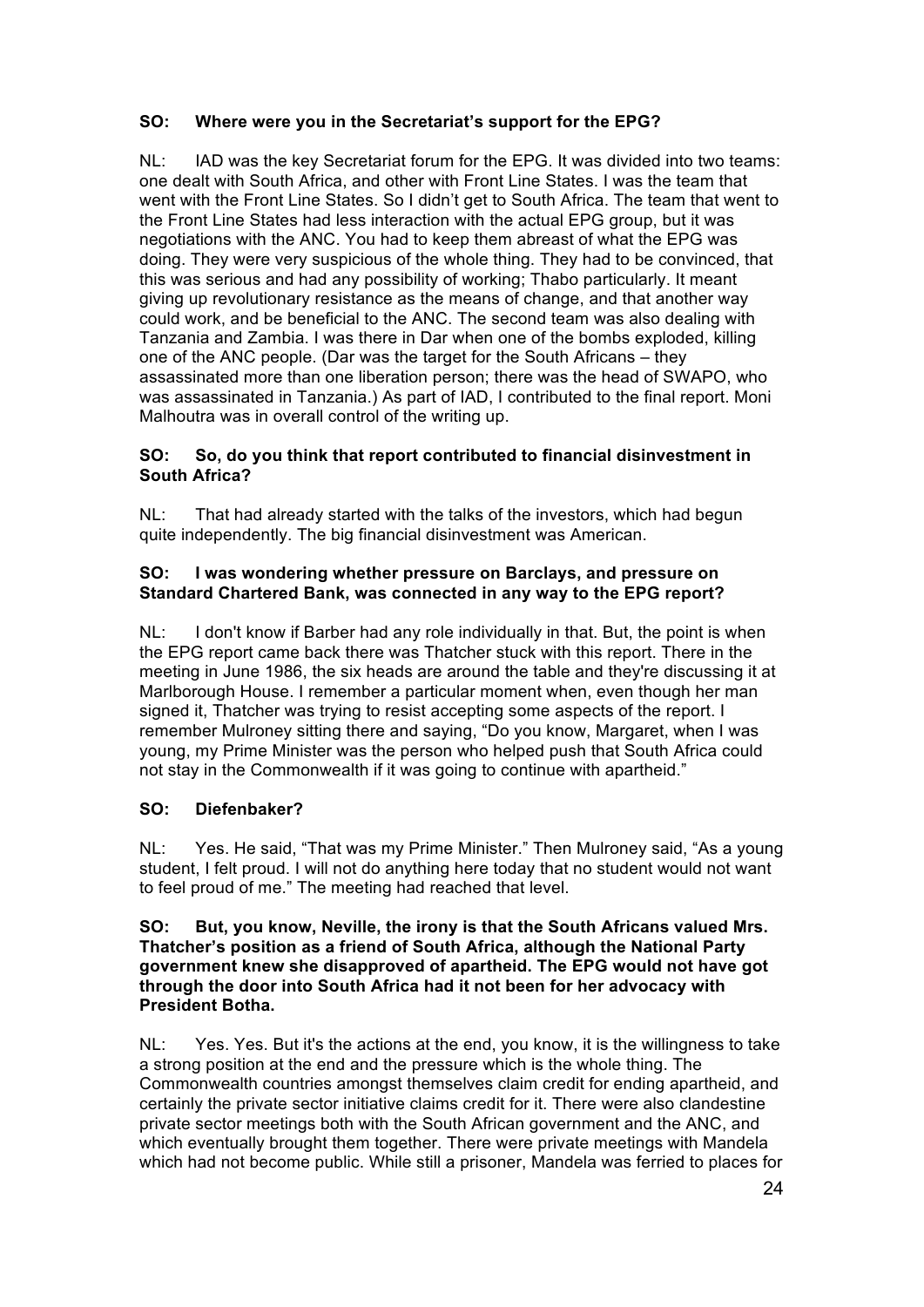talks. Then there was American pressure. Then came the disinvestment. It was what was happening with the South African economy because the Americans were pulling the rug out from under and the South Africans were feeling the pinch. Disinvestment was not the formal position of the American government. Major churches withdrew their investment with significant demands when it was all added up. Major universities including the University of California and Harvard withdrew their investment.

### **SO: Neville, just to take the story slightly beyond this point: after Mrs Thatcher, what was your observation of John Major's style at the Harare CHOGM? Did you attend that?**

NL: Yes. Now, Major to the world, because he followed Thatcher, and the way the press dealt with him from the beginning, was underrated generally in this country, across a range of things. But, in his Commonwealth work, at least in his South Africa Commonwealth work, when he was Foreign Minister, he was strong, particularly in committee work. Like Thatcher, he always knew his brief. Thatcher was outstanding, because she knew her brief. Major, while not as impressive, was still well-briefed. One of the things that made the thing work because there was a Foreign Ministers Committee on South Africa, was that Major was strong throughout despite what Thatcher was saying. Major was very useful in the Foreign Ministers meeting. He held a very good position. I don't know about what actually happened at Harare. I don't know that part of it, as I had to leave early to go to Zambia for their elections.

### **SO: One of his particular agendas after Harare was to emphasize consensus, to make sure there was again a closing of ranks with Commonwealth and British policy towards South Africa. Of course, with the release of Mandela and the end of the Cold War, the international environment was that much easier.**

NL: I don't know about it because I had to leave that meeting early because that meeting coincided with elections in Zambia. So, I left just before the end of the meeting. I was very much involved. I had left just about practically the last day or the day before the last day to go to Zambia.

# **SO: What did you think of Emeka's style in persuading Kaunda that he must accept elections and he must step down?**

NL: I don't know too much of what he did, but he did it. As I said, we claim these things but the Americans were working hard.

#### **SO: I wanted to ask you about that. How far did the Carter Foundation pick up on Commonwealth ideas, or Commonwealth models in its own election monitoring? Was there any cross-fertilization of ideas?**

NL: Not really. They wanted it in the American way; they threw a lot of resources at it, sent out a lot of people, they used a lot of young graduates to go out early and collect information and so on. They had the advantage of Carter's personal interest. So, they were very well placed when they went in. What we didn't like about them, and which is in more than one election I think, that they involved themselves in the domestic political process, whereas we deliberately kept our distance. When I saw it in the case of Zambia was that because they had been playing this role, because they had been close to the actors and because of the way Carter is, I suppose. It is a bit of his personality. They involve themselves in the politics. They're in the front with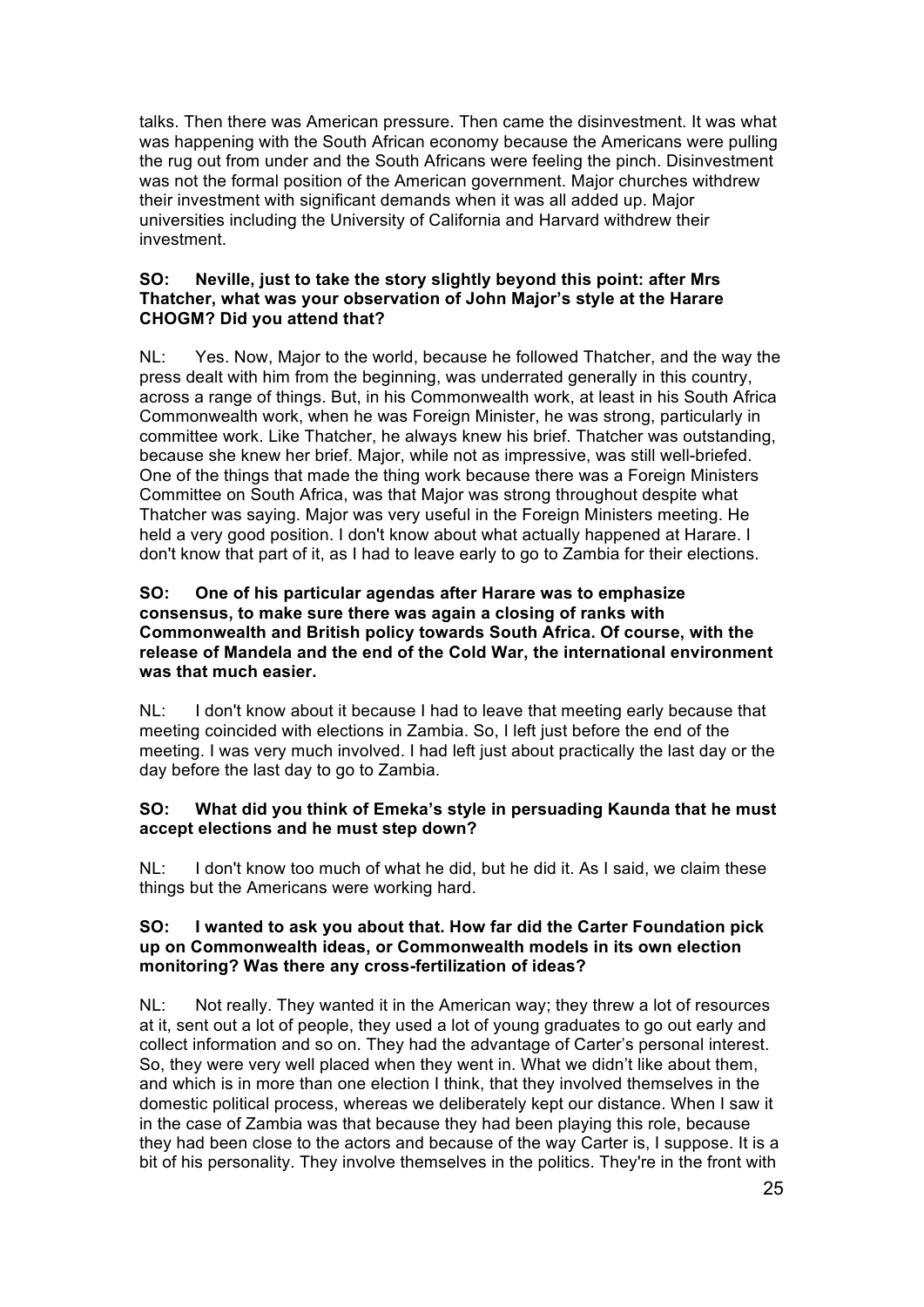statements which we are careful about. The Carter Foundation, of course, is not a governmental group, so he doesn't have to be careful. So, Carter made statements which we certainly didn't like. They were a bit ridiculous, particularly since you don't know anything about the new man, you know. He was "heralding a new dawn", and all sorts of things.

# **SO: Chiluba was not that.** *[Laughter].*

NL: It was really quite irritating, quite irritating.

**SO: The reason I asked whether the Carter Foundation had picked up on any of the Commonwealth modalities of election monitoring was Sir Peter Marshall's point about the value of the Commonwealth as a global sub-system acting as a pilot fish; that it's tried out ideas and innovations that others copied.**

NL: I think that on the small states and election observer groups, yes. International institutions did pick up these ideas. There are certain things that are quite clear, as against things that we claim which tend to be more on a political level; how much do you claim as to what your contribution is in terms of South African transition? What did the other players do? One of the first thing that Mandela wanted to do after his release was to go to Nigeria, to thank the Nigerians for their financial support for the ANC. It had been substantial. In fact we timed one of the last meetings of the Foreign Ministers Committee on South Africa to be in Lagos, to coincide with Mandela's visit.

There's no question about election observers. That we established it, that it was followed by the UN which consulted to a certain extent formally, and the EU and all other regional organizations followed suit in setting up election observer groups. There's no question about the line there. It undoubtedly spurred the Swedish establishment of IDEA, and they consulted Ramphal on how to set it up. Which is how I came to attend one of the initial planning meetings.

And small states, there's also no question. The difficulty of small states having representation at various international institutions is it's costly for them. It is also the idea of developing a Small States Office. That again is something that IAD had to implement. I went up to New York, we found a place and got the architect, divided it up; I signed a contract. I had no idea that Park Avenue had offices for lawyers! It's not the image you have of the street. *[Laughter].* When the time came to sign this contract, I had to go to this law office, a grand building on Park Avenue, go up several levels, to sign this contract because they were the people that had the building. But the building for the Small States Office was so perfect. It's just one block down from the UN, on First Avenue. (We're doing the same thing in Geneva but on a much smaller scale.) In New York, we provided accommodation at a much lower rent, and also staff with appropriate research skills, who can contribute their needs on key issues, which small states' limited embassy staff cannot cover.

It still has to be addressed as to how to make effective an organization, the majority of which is small states. We focus on all sorts of things but to me that is still the fundamental weakness of the Commonwealth, and its potential strength. If you recognize that, that is where the Commonwealth is at how much more should our programme be orientated to those states.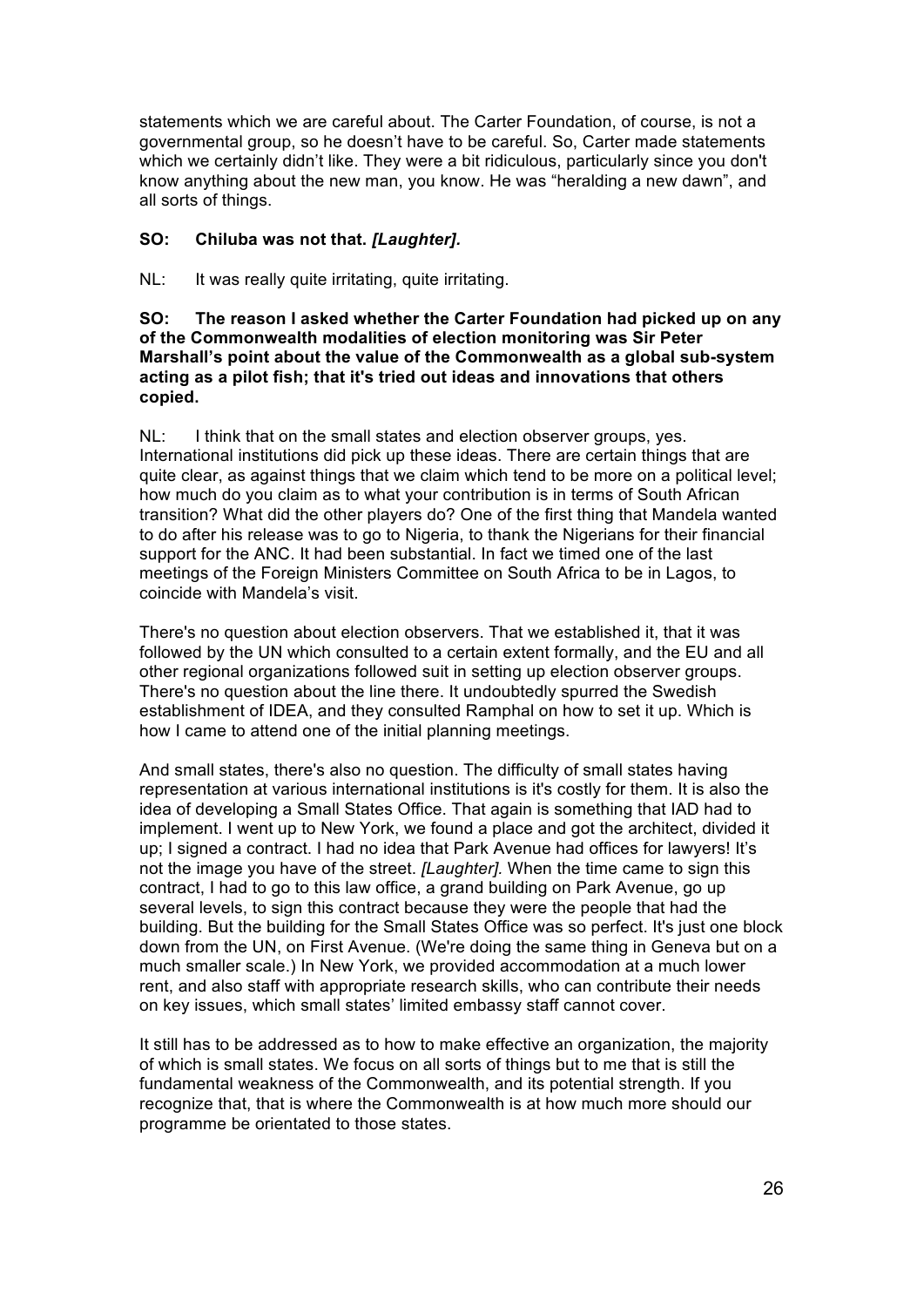The debt issue is the other strong technical achievement; hard things that we did. The UN and everybody else followed on our debt line. This, as with other important aspects, was in part fall out from the individual expert group reports of Ramphal's time. (There were 13 in all, between 1975-1990.)

# **SO: Neville, how much do you feel the ending of the Cold War has affected the importance of the Commonwealth?**

NL: The context of the Cold War was important for the Commonwealth. That international institutions were particularly hide bound by this, which enhanced the importance of the NAM and the Commonwealth as international institutions which were not in this straight-jacket. The Cold War opened up the space for the third powers, and their leaders who were ready to play on the international scene (e.g. Scandinavia, Canada). Now it is individual states, bilateral and regional relations. Now you don't hear about South/South. States are really acting bilaterally, regionally and in the other networks, even though South/South links are developing. There is no one dominant supranational network. In the Caribbean, when Americans created the Community of Democracies, people joined with the speed of a Ferrari – including many Commonwealth states! It is an international community along the lines of the Commonwealth or La Francophonie: the link is democracy, and the initial attraction must have been American financial support. I suspect that the Americans initially wanted to bolster East European democracy. Interestingly, it built in civil society as a natural part of the organization at the start. At the time, civil society as an institutional phenomenon was not widely accepted.

The Cold War and the Secretary General gave the Commonwealth a particular significance and importance. Ramphal was an extraordinary individual at a unique time. The right people could exploit the opportunities, and the unique dynamics of international relations at this time. Ramphal could use that atmosphere and environment which his successors have not been able to. It was a very flexible era, exactly because of the two extremes in the Cold War, and the floating group which was being wooed in the middle. And in the floating group, there were the states whose leaders wanted to make a difference; hence the Scandinavians spent large sums in foreign aid, development on different lines of the programmes of the established powers. Their approach to aid was quite different: Ramphal was able to operate in this arena.

# **SO: What about the Commonwealth going forward?**

NL: Commonwealth member states are stuck so much in a traditional way of thinking. A fundamental weakness is the member states – it is not the Secretariat, nor the Secretary General. It is the reality of the commitment of member states, and their real values and priorities. At the height of the Cold War, there was a focus on unity and a few key issues (disarmament, development, and especially nuclear weapons) across a band of states in that international context. At that time it was not HIV/AIDS, health or drugs, or international terrorism. That came later. In time, as those states grew in independence, their alignments and focus have naturally become regional. Priority international organizations for African states are obviously African and regional (AU). It is natural. You would not find across the Commonwealth any particularly attention to the Commonwealth in their foreign ministries.

A useful study would be to look at Commonwealth foreign ministries now and what staff is assigned to deal with Commonwealth issues. It is unlikely that in the majority of states there is any single individual. Canada or Australia could afford it, but not